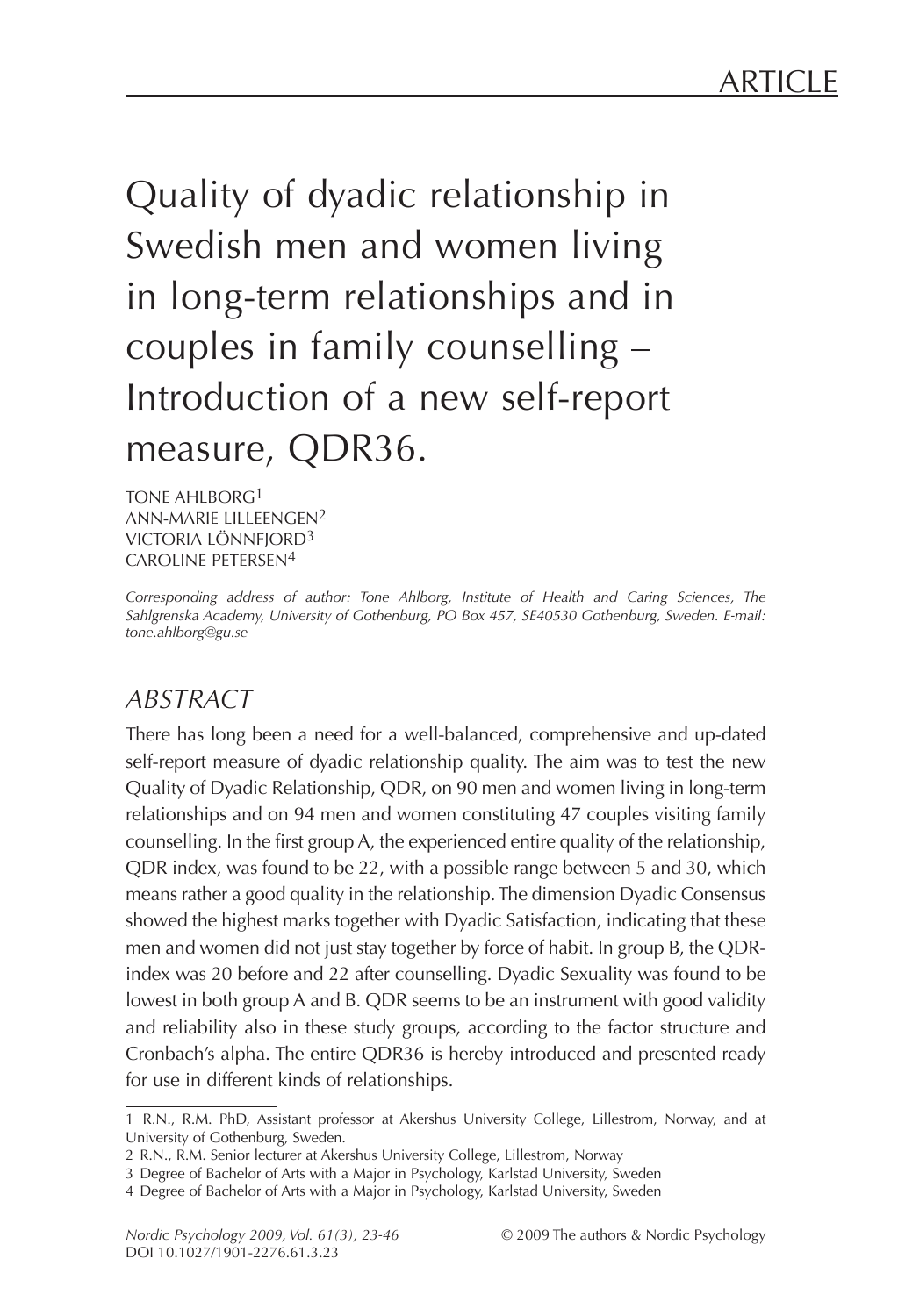**Key words:** Quality of Dyadic Relationship, QDR36, long-term relationships, couples of family counselling.

#### *INTRODUCTION*

There are few studies about long-term relationships and about why couples suc- $\epsilon$  ceed in staying together for more than 20 years<sup>5</sup>. To study what characterizes stable relationships is as important as to study what contributes to separations in couples. A well- functioning and happy marital relationship is known to consist of the following: mutual responsibility and engagement in the relation, agreements problems can be solved in a good way, mutual care and intimacy, open and ongoing communication and mutual activities in which both are engaged. These factors result in mutual satisfaction and a feeling of togetherness and intimacy (Baucom, Epstein & La Tillade, 2002). Low satisfaction in a marital relation includes negative expressions, lack of cohesion, emotional distance and difficulties in communicating, solving problems and conflicts (Burman & Margolin, 1992). This may be the situation in couples visiting family counseling.

Weigel and Ballard-Reisch (1999) describe how the use of relationship maintenance behaviours in marriages may vary during time. Data were collected from 143 heterosexual married couples. The hypothesis was that engagement in behaviours of positivity, openness, assurances and engagement in networks and tasks would decline with the length of marriage. Findings indicate that the use of these maintenance behaviours, fostering positive perceptions of the relationship, displayed a curvilinear pattern; marital quality tended to peak in the first years of marriage and then decline until midlife, while it increased again in long–term marriages. The results of this study suggest that wives and husbands use maintenance behaviours for different reasons and the authors ask for additional research. This curvilinear U- shape described by Weigel and Ballard-Reisch (1999) is questioned by Van Laningham, Johnson, & Amato (2001), who claim that earlier data are usually cross-sectional and, when using a model of pool-time series with multiple wave data, there is no support for an upturn in marital happiness in later years. When other life-course variables were controlled, a significant negative effect by marital duration on marital happiness remained as being more typical of US marriages. The effects of parenthood are not described in this study by Van Laningham et al. (2001), making the trajectories even more complex and complicated to evaluate. During a ten-year period, Kurdek (1999) found that marital

<sup>5</sup> We would like to thank the following persons: Midwife Britt Andersson, Linköping University Hospital, Sweden for collecting data in Study group A and PhD, Associate Professor Lars-Gösta Dahlöf, Department of Psychology, University of Gothenburg, Sweden for guidance in the data collecting phase. To study group B, the Swedish family & couple therapists Eva Cederström, Ulla Michel, and Birgitta Nordström have contributed with data collection and support.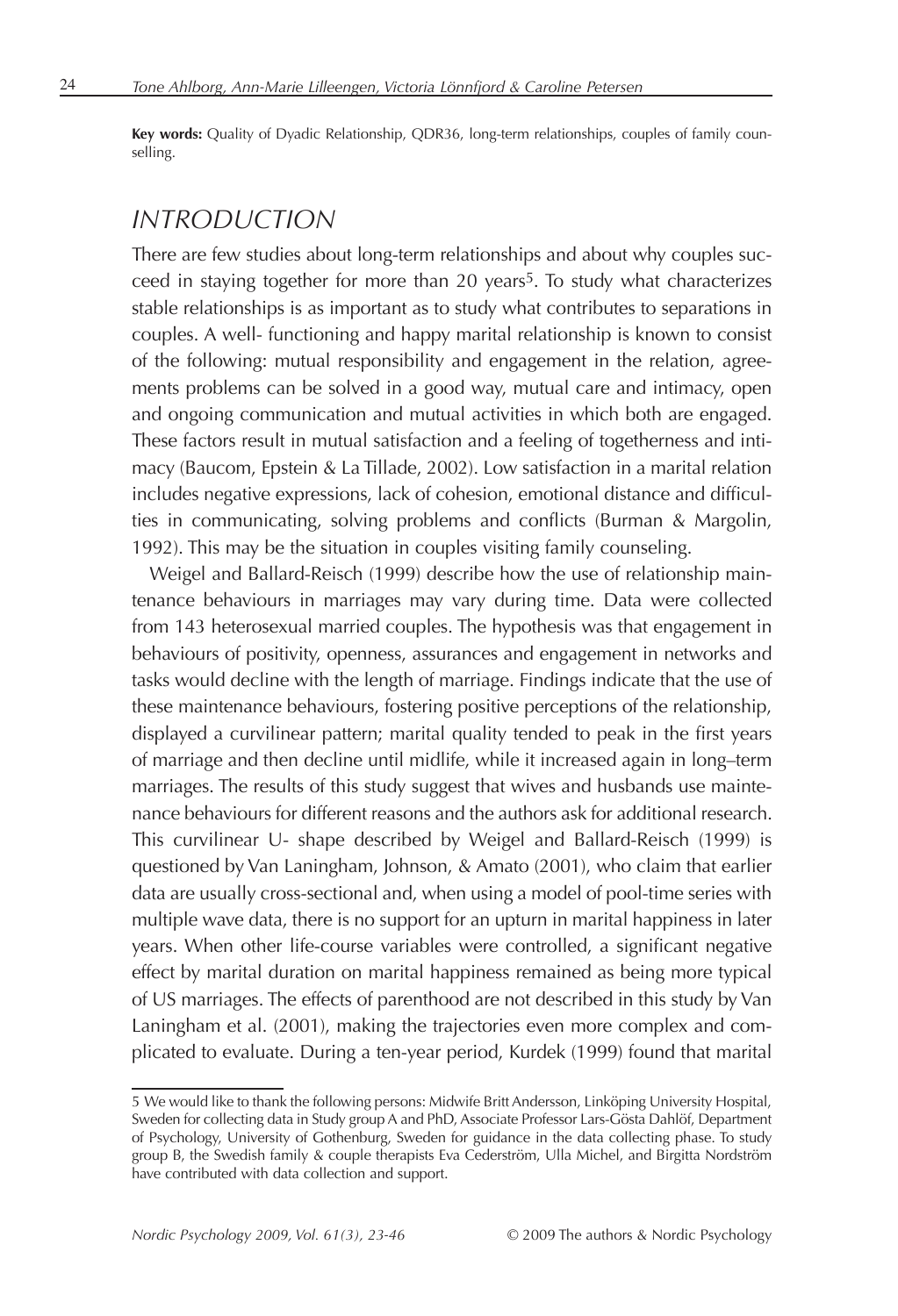quality declined fairly rapidly over the first four years, then stabilized and then declined again in about the eighth year of marriage.

Quality of a dyadic relationship and love can be seen as consisting of three components; intimacy, passion and commitment (Kurdek 1999). Kurdek discusses the possibility that different components of marital quality change in different ways. Passion, for instance, may decline most quickly, because of its initial high extremes, like a "honeymoon is over effect", while commitment may actually increase over time.

Arriaga and Agnew (2001) describe the state of relationship commitment using a systematic empirical examination in two longitudinal studies. Commitment is here defined as three distinct components: a. psychological attachment (affective component), b. long-term orientation regarding the relationship (cognitive component), and c. intention to persist in the relationship (motivational component). These three components predict the marital satisfaction and the stability of the relationship. The authors state that the cognitive component long-term orientation seems to be particularly important for the sustaining of the relationship.

Long-term relationships were described by Hansson et al. (1994), where 95 couples that were satisfied in their marriages were compared with couples of long term marriages that were less satisfied, (according to a question of happiness in the dimension satisfaction). The differences between those reporting high versus low marital satisfaction were significant regarding consensus about the following: use of leisure time, sex, philosophy of life, and time together as well as frequency of quarrelling in the dimension satisfaction.

Hansson et al. used the self-rating instrument known as Dyadic Adjustment Scale, DAS, (Spanier, 1976). Among first-time parents at six months after delivery, a modified and complemented version of DAS was used (Ahlborg, Dahlof & Hallberg, 2005a). The reason for the modification of DAS was that the original DAS had been criticized, but it was still the instrument that was used to measure marital satisfaction, which shows the difficulty of assessing the very complex dyadic quality in an intimate couple relationship (Ahlborg et al., 2005b). Spanier (1979) did not regard DAS as a measure of marital satisfaction, as he wrote in 1976, but as a multidimensional measure of marital adjustment and Eddy (1991) claimed that marital adjustment and satisfaction are not synonymous. Another critic of DAS has been that the subscale/dimension Consensus is so dominant in the instrument, which makes it hard to explain why there should be four subscales/dimensions, instead of one general (Kazak, Jarmas & Snitzer, 1988). DAS has also been criticized for having a varying number of questions in the subscales/ dimensions and a varying numbers of response alternatives, which leads to inappropriate and inaccurate weights (Norton, 1983).

The instrument was thus modified and revised by adding questions concern-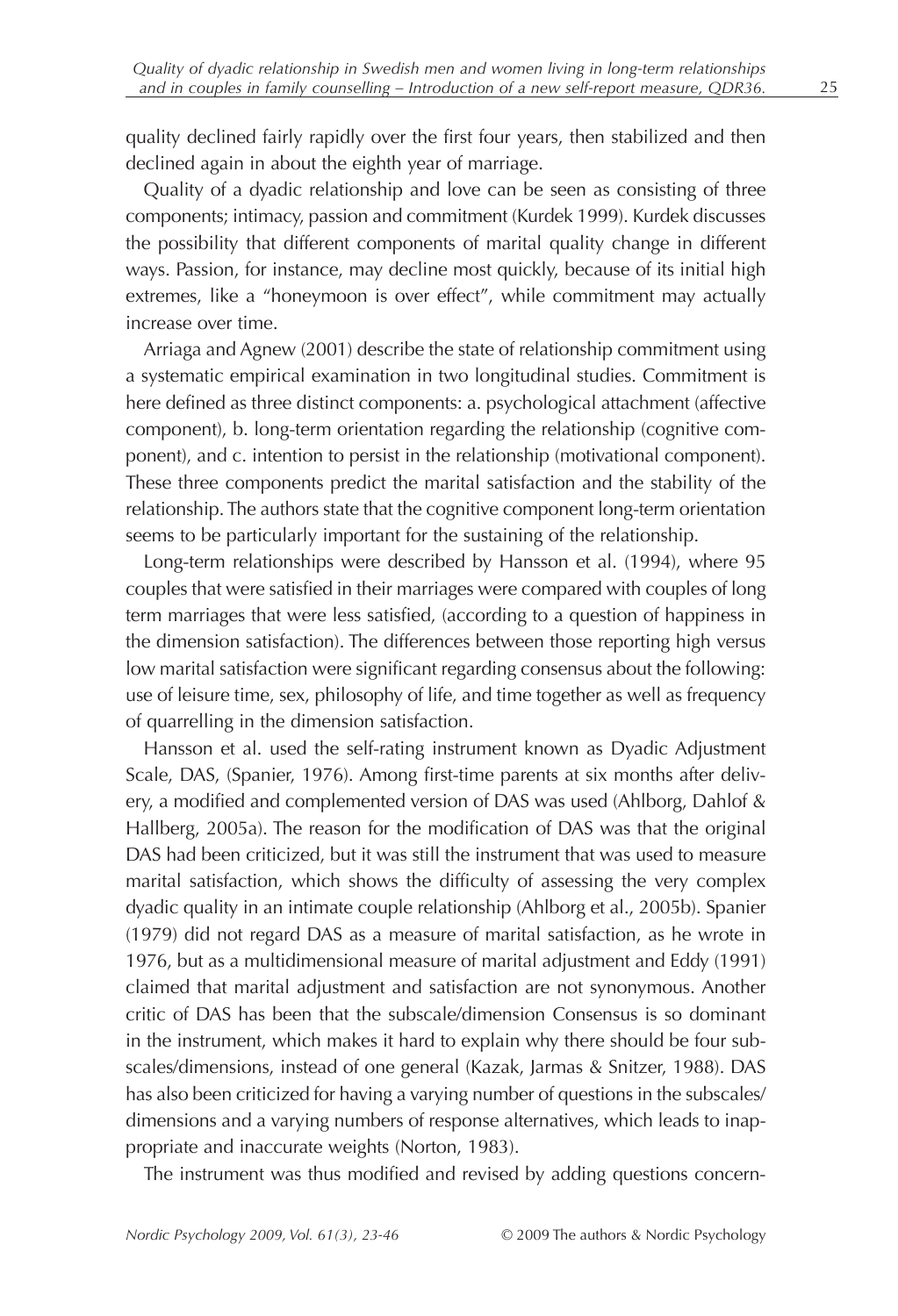ing the couples' dyadic communication, sensuality and sexuality to the other subscales/dimensions (Ahlborg et al., 2005a). These new subscales/dimensions were a result of interview studies with people who had become parents 6, 9 and 18 months earlier (Ahlborg, Dahlöf & Strandmark, 2000; Ahlborg & Strandmark, 2001). The form of communication was a main result of how the parents experienced the couple relationship. After adding these variables, the subscale/dimension Consensus was not as dominant as in the original version of DAS. The new instrument is called Quality of Dyadic Relationship, QDR, after validation with factor analysis and multitrait analysis program, MAP (Ware et al., 1997), where it showed good internal consistency and discriminatory validity (Ahlborg, Persson & Hallberg, 2005b). This new instrument needs to be tested on long-term couples and in other populations.

The aim of this study was to describe the experienced quality of the marital relationship among A. Men and women living in long-term relationships and B. Couples visiting family counselling, and to discover if QDR is an adequate and valid instrument for measuring marital quality in these study groups.

#### *METHOD*

#### *Measurement*

QDR with 35 items and 36 items respectively were used in this study. Question 36 is about how committed the individual partners are to do all they can to make the relationship last. In the study among new parents (Ahlborg et al., 2005a), this question had low validity, (r<.40), and therefore was not included in group A. However, when QDR was tested on couples in family counselling after that, this item was very relevant. Now in the future there will be only one version of QDR, comprising 36 items. This version is presented as Appendix at the end of this article. QDR36 as well as QDR35 has a possible range of the index of marital quality between 5 and 30. QDR has been translated into Swedish and English back again using the back translation method (White & Elander, 1992).

#### *Participants and procedure – group A.*

The study group was based on a convenience sample. Unknown friends and colleagues, and their friends, of the husband of the data collecting midwife were contacted and asked to respond the QDR-questionnaire together with eight background variables, altogether 44 questions. Attached was a cover letter as well as an envelope, prepared with stamps for the answered questionnaire. The inclusion criteria were the following: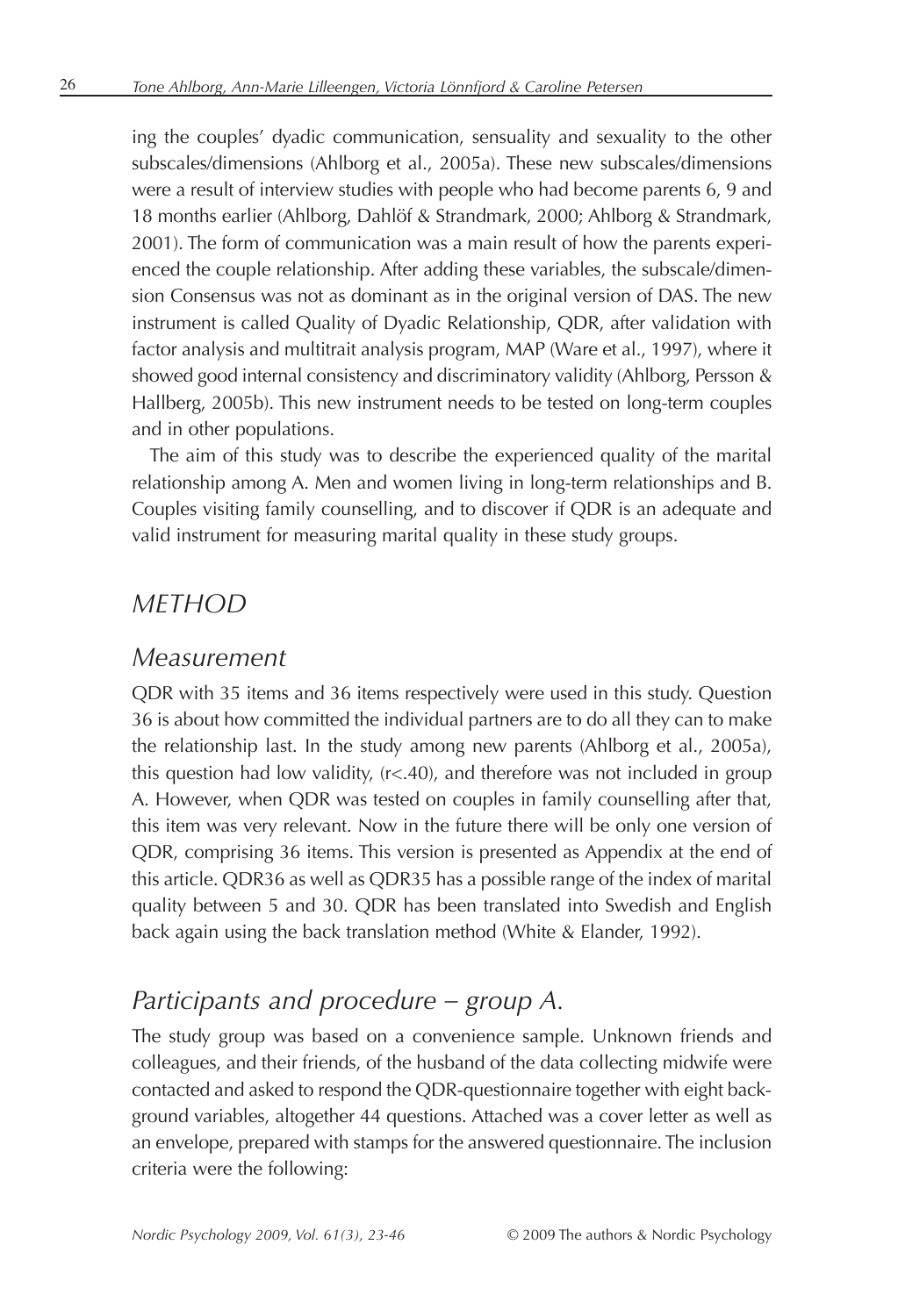– Having been living together or married to a partner of opposite sex for more than 20 years

– Being of working age

No reminding letter was sent out, as the responders deliberately were unknown to the data collecting midwife. One hundred questionnaires were distributed, 50 per men and 50 per women. The response rate was 90%, meaning 46 men and 44 women answering. None of the responding men and women constituted couples, and data will therefore be analyzed on an individual level.

The men in the study group were older than the women, had longer relationships and were more often married than the women. Twice as many women than men had more than three children. Three times as many women had an academic education, and more of the women had work corresponding to their education. All men but only half of the women worked full time.

#### *Participants and procedure – group B.*

B. All couples (all of whom were heterosexual) visiting the municipal couple/ family counselling agency in a medium-sized Swedish city in 2006, were asked to fill out the QDR 36 questionnaire at the beginning of the counselling period, and again after counselling was finished. The inclusion criteria included that the respondents understood Swedish well enough to answer the questionnaire, and that they were living together as a couple. Couples in cases where the counsellors were aware of domestic violence were excluded, due to problematic situations and the people involved being negatively affected. 140 couples responded to the first questionnaire. In order to qualify to answer the questionnaire the second time after counselling had finished, the couples were to have made at least two visits to the counselling agency, and were to still living together as a couple. 46.6% of the couples fulfilling the initial inclusion criteria did not qualify to complete the second questionnaire. In total, 47 couples responded at the second assessment.

The consecutively coded questionnaires were given to the couples at the first visit. The forms were marked with therapist A, B and C beside the number and markings "before" or "after" counseling. The couples filled it out, men and women separately, sitting calmly at the counseling agency without the presence of the therapist. However, the therapist was available if anyone had questions about the form. The form was then put in an envelope sealed by the respondents themselves. Also the second time, most forms were filled out while the couple remained at the counseling office. For practical reasons, the questionnaire could also be sent home to the respondents. The QDR questionnaire was accompanied by the contentment form and some demographic questions at the second occasion of measurement.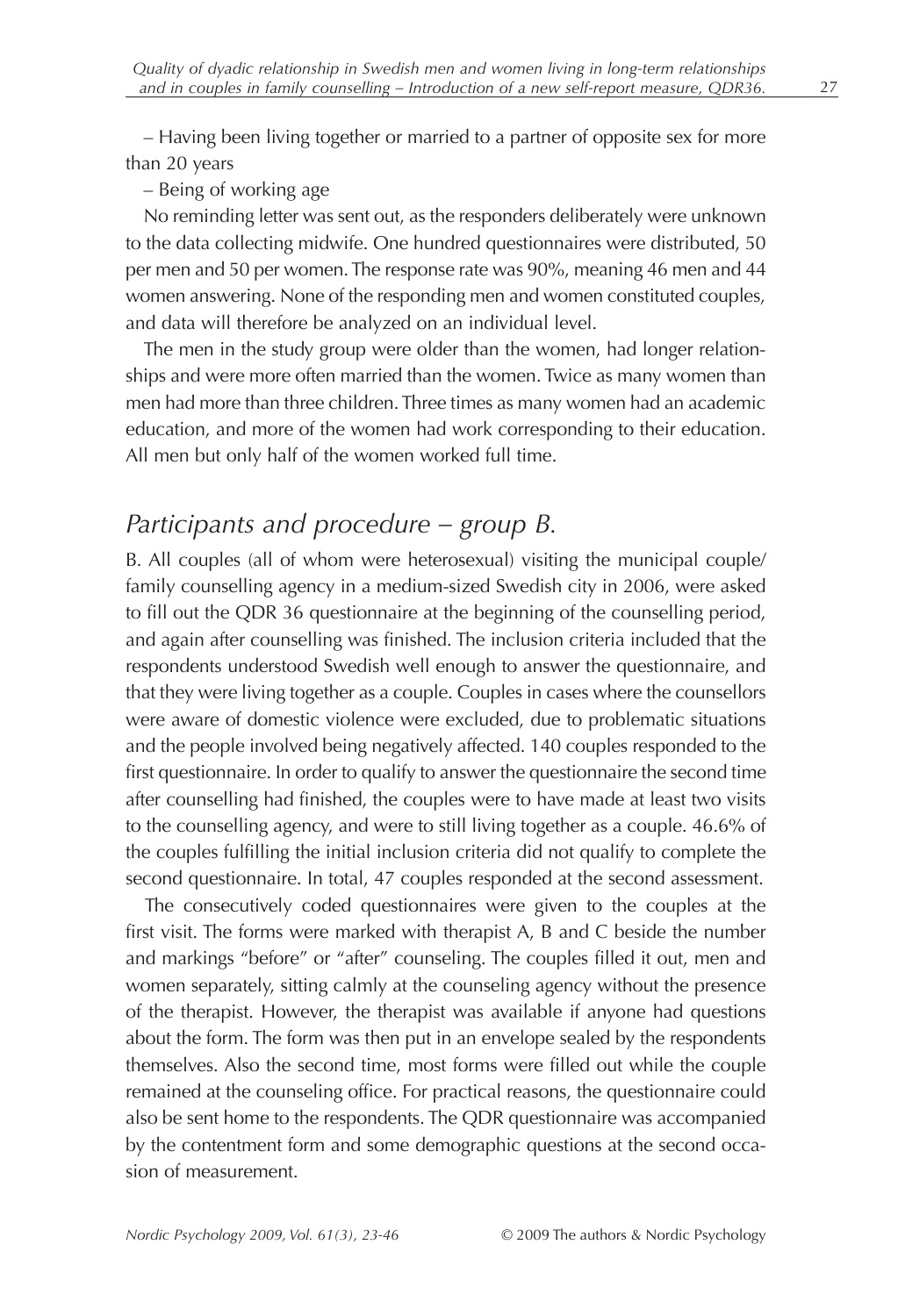# *Ethical considerations – group A*

The responding men and women did not constitute any couples, and this was for ethical reasons. The researching midwife did not have the possibility and resources to take care of any conflicts or private problematic situations between the partners of a couple, which could have been the consequences of both partners in the couples responding.

The responders were deliberately unknown to the data collecting midwife, and her husband, who helped to distribute the questionnaires, never saw any of the unidentifiable responses. The responders were informed about the study and its purpose by a cover letter and not pushed to cooperate, but filled in the form voluntarily, and for some it took a long time, but they were not reminded.

# *Ethical considerations – group B*

The couples were informed of the aim of the study and that it was part of the family counselling's development and quality work. The cover letter explained that the questionnaire would be evaluated scientifically on group level, and that each individual's answers were anonymous to the reader. Respondents were informed that the code numbers of the questionnaires were for their own safety and that the code lists with the names, addresses and code numbers were kept safe at the family counselling office, and that the information could not be used for any other purpose than this study. The couples were verbally informed about voluntariness concerning participation during their first visit. On their own initiative the couples could talk to the family counsellor about any thoughts or questions concerning the questionnaire.

#### *Data analyses*

Descriptive and inference statistics of the means and medians of the responding men and women was performed in SPSS 14.0 and 15.0. Index of Marital quality was computed by summarizing the means of the five dimensions of QDR. Comparisons between the sexes was conducted with the non-parametric Mann Whitney U-test, as the sample was too small to be regarded as normally distributed, and the categorical data with ordinal scales of Likert–type could not be assumed to have equal distance. In study group B, comparison before and after counseling was conducted with the non-parametric Wilcoxon Signed rank test. When significant differences between the sexes were found. Effect size was computed. Effect size was calculated for every dimension and the total QDR index. Effect sizes to show clinical relevance of the significant mean differences were counted according to Cohen (1988), where more than .5 is a difference of clinical relevance.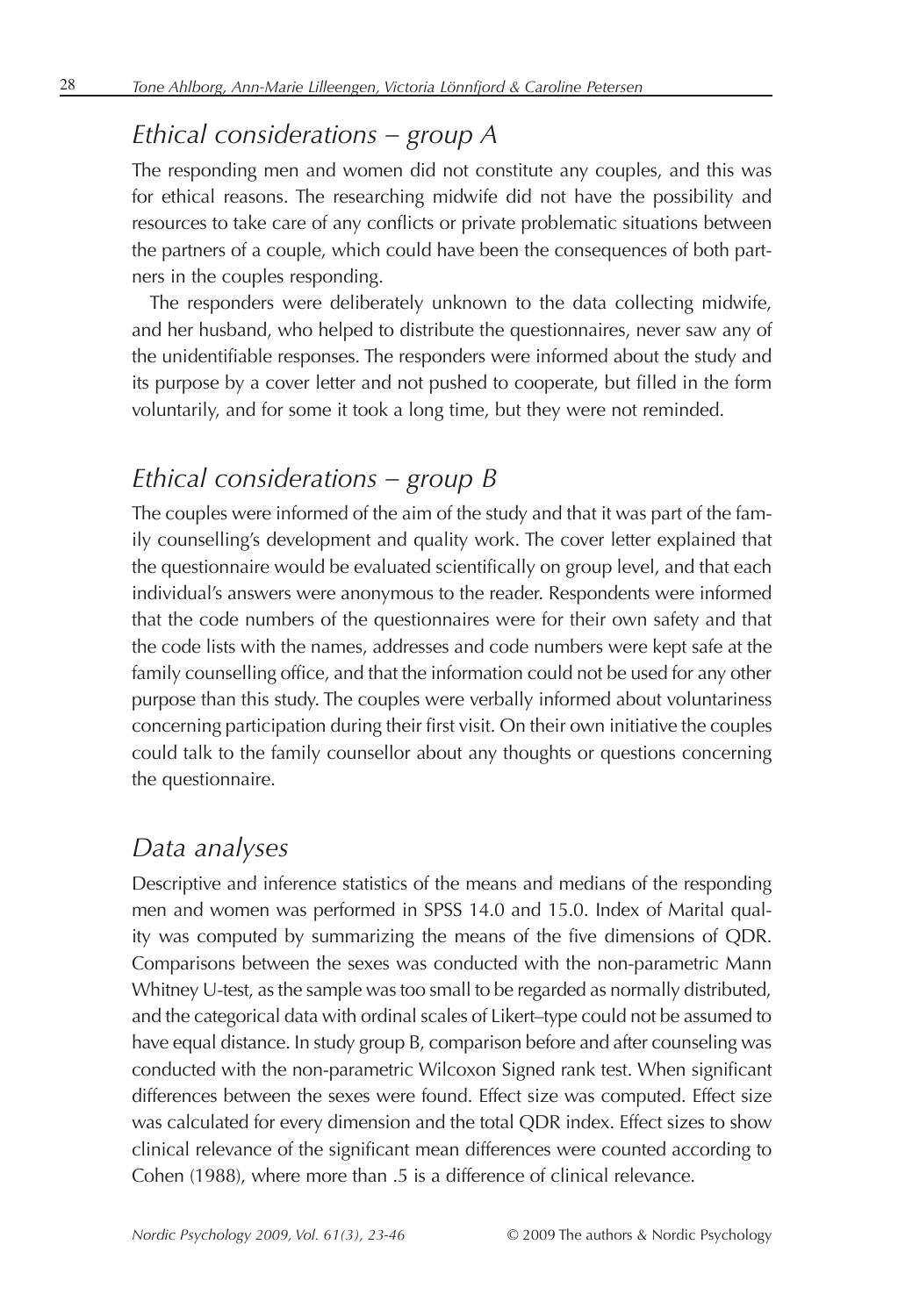To discover if QDR could be appropriate to measure marital quality in this study group of long-term relationships as well as in couples turning to family counselling, the reliability of the different dimensions was checked with Cronbach's alpha. The validity of QDR in this study group was checked with factor analysis. In the factor analysis, Kaisers criterion was followed, meaning only factors with Eigenvalues >1 were retained and only variables with correlations >.3 should remain in the factor structure. A scree plot was made and Oblimin rotation was performed as is recommended by Pallant (2005).

#### *RESULTS – group A*

The experienced entire marital quality did not differ between genders and QDR index was 22, with a possible range between 5 and 30 that means a rather good quality in relationship. The dimension Dyadic Consensus showed the highest marks with a mean of 5 out of possible 6 for both men and women. Consensus about leisure time, philosophy of life, and time together showed all high means, around 5. The dimension Dyadic Sexuality was measured lowest with a mean of 3.84 for women and 3.80 for men, and with a non-significant difference between genders, see Table 1a. Concerning the variable sexual desire, men had higher mean indicating higher frequency of sexual desire than the women in the study group, (Table 1a). The means of Dyadic Cohesion and Dyadic Sensuality for women were 4.22 and 4.34 respectively that is somewhere in between Dyadic Satisfaction and Dyadic Sexuality.

When it comes to Dyadic Satisfaction, the men in general were significantly more satisfied with the relationship than the women, see Table 1a. This was regarding quarreling with mate, getting on each others' nerves and misunderstandings in communication that men in the study group estimated to be less frequent than the women. The men also thought that things between the partners more often were going well than the women did.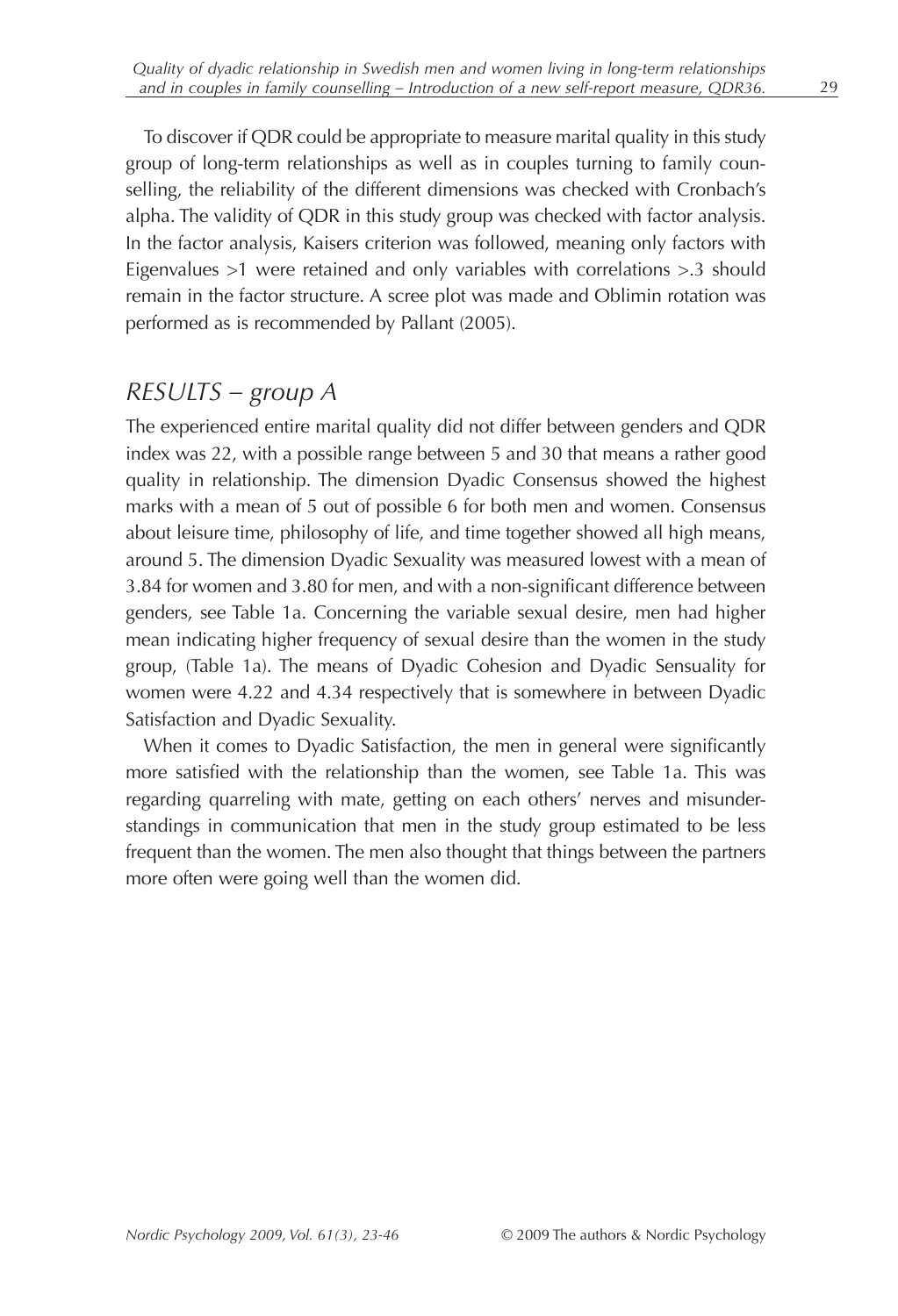| Dimensions and variables                                                                              | Women    |               |              | Men      |        |      |          |
|-------------------------------------------------------------------------------------------------------|----------|---------------|--------------|----------|--------|------|----------|
| of QDR differing between<br>genders                                                                   | $n = 44$ |               |              | $n = 46$ |        |      |          |
|                                                                                                       | Mean     | (SD)          | Md           | Mean     | (SD)   | Md   |          |
| Dyadic Consensus                                                                                      | 4.95     |               | $(.45)$ 5.00 | 5.09     | (.56)  | 5.17 | NS       |
| Dyadic Cohesion                                                                                       | 4.22     | $(.97)$ 4.25  |              | 4.18     | (1.11) | 4.25 | NS       |
| Dyadic Satisfaction                                                                                   | 4.64     | $(.66)$ 4.65  |              | 4.88     | (.53)  | 4.90 | NS       |
| 17. In general, how often do you<br>think that things between you and<br>your partner are going well? | 4.52     |               | $(.85)$ 5.00 | 4.96     | (.76)  | 5.00 | $.016*$  |
| 20. How often do you and your<br>partner quarrel?                                                     | 4.43     | $(.63)$ 4.00  |              | 4.87     | (.58)  | 5.00 | $.001**$ |
| 21. How often do you and your<br>mate get on each other's nerves?                                     | 4.43     | $(1.00)$ 4.00 |              | 5.09     | (.63)  | 5.00 | $.001**$ |
| 23. How often do you misunder-<br>stand each other?                                                   | 4.32     |               | $(.67)$ 4.00 | 4.54     | (.69)  | 5.00 | $.041*$  |
| Dyadic Sensuality                                                                                     | 4.34     | $(1.01)$ 4.30 |              | 4.28     | (.61)  | 3.88 | NS       |
| Dyadic Sexuality                                                                                      | 3.84     | $(.58)$ 3.75  |              | 3.80     | (.61)  | 3.88 | NS       |
| 31. How often do you feel sexual<br>desire?                                                           | 3.43     |               | $(.73)$ 3.00 | 3.77     | (.86)  | 4.00 | $.014*$  |
| <b>ODR</b> Index                                                                                      |          | 21.99 22.23   | NS           |          |        |      |          |

*Table 1a. Inference statistics of the means and medians of Quality of Dyadic Relationship, QDR, in responding men and women living in long term relationships. (N = 90), Mann-Whitney U- test*

\*p<.05, \*\*p<.01, \*\*\*p<.001.

#### *RESULTS – group B*

Analysis using Wilcoxon signed-rank test showed significant differences between pre- and post-assessment, in that couples experienced higher quality in their relationships after family counselling; this observation was made in all subscales/ dimensions. Effect size was moderate to great regarding the dimensions of dyadic consensus and satisfaction. For the QDR index as a whole, see Table 1b. The QDR index was 19.6 before counselling and 21.9 after counselling, as shown in Table 1b.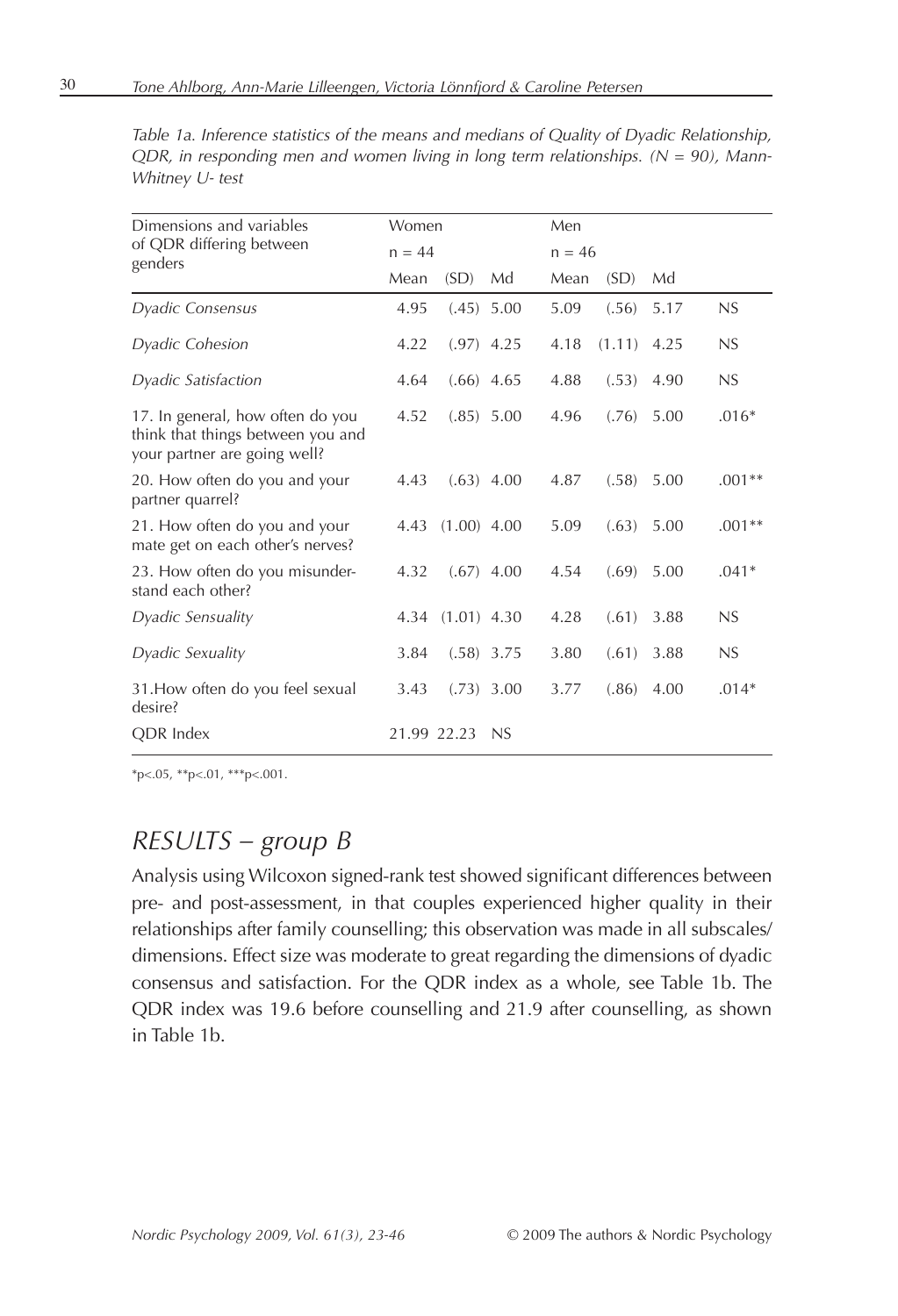|              |       | Pre-assessment |       |       | Post-assessment |       |   |      |             |     |
|--------------|-------|----------------|-------|-------|-----------------|-------|---|------|-------------|-----|
|              | М     | (SD)           | Md    | М     | (SD)            | Md    | Z | D    | effect size | (r) |
| ODR index    | 19.61 | (3.29)         | 19.62 | 21.88 | (2.86)          | 22.26 |   | 4.60 | <0.001      | .48 |
| Consensus    |       | 4.52(0.51)     | 4.58  | 4.88  | (0.40)          | 4.96  |   | 4.33 | < 0.001     | .45 |
| Cohesion     |       | 3.58(0.81)     | 3.50  | 4.14  | (0.70)          | 4.25  |   | 3.98 | < 0.001     | .41 |
| Satisfaction |       | 3.94 (0.56)    | 3.82  | 4.46  | (0.51)          | 4.45  |   | 5.23 | < 0.001     | .54 |
| Sensuality   |       | 4.13 (1.15)    | 4.10  | 4.64  | (0.93)          | 4.80  |   | 3.47 | < 0.001     | .36 |
| Sexuality    |       | 3.44 (0.94)    | 3.25  | 3.76  | (0.80)          | 3.75  |   | 2.97 | 0.002       | .31 |

*Table 1b. Values of marital quality (QDR index) and its dimensions before and after intervention of family counseling. Wilcoxon signed- rank test. n=94*

When it comes to Commitment, described in item 36, the means increased slightly from before and after counseling, (m=4.88, SD=.91, Md=5.0 and m=5.09, SD=.88, Md=5.0), with possible means between 1-6 . Thus the commitment of the couples was rather strong already when they started the counselling.

The contentment form showed that the most common reason for the couples to seek help by family counselling was difficulties with verbal communication (58%), the second most common being problems to cooperate in the relationship (48%). The couples expected to get advice and support (79%), and the majority felt they had received the help they expected; "absolutely" (63%) and "to some extent" (33%). Only 2% answered "not at all".

The other objective was to determine whether QDR is an instrument with good reliability and validity for these populations of long term relationships and couples visiting family counselling. All subscales/dimensions showed good reliability by high values of Cronbach's alpha (.79 -.92) except the dimension sexuality that had an alpha value of 0.54 in group A, and in group B it was 0.56 before and 0.66 after counselling, see Table 2a and 2b.

| Factors/dimensions<br>(rotated pattern)<br>Items                                                                                        | Factor loadings<br>(highest) |
|-----------------------------------------------------------------------------------------------------------------------------------------|------------------------------|
| Dyadic Consensus<br>Alpha coefficient<br>Explained variance (cumulative %)                                                              | .86<br>21.56                 |
| 1. Handling family finances<br>2. Matters of recreation<br>3. Company with friends<br>4. Appropriate behavior in other persons' company | .41<br>.41<br>.68<br>.66     |

*Table 2a. Psychometric properties of QDR in men and women living in long-term relationships, a five structure solution, Oblimin rotation methoda.*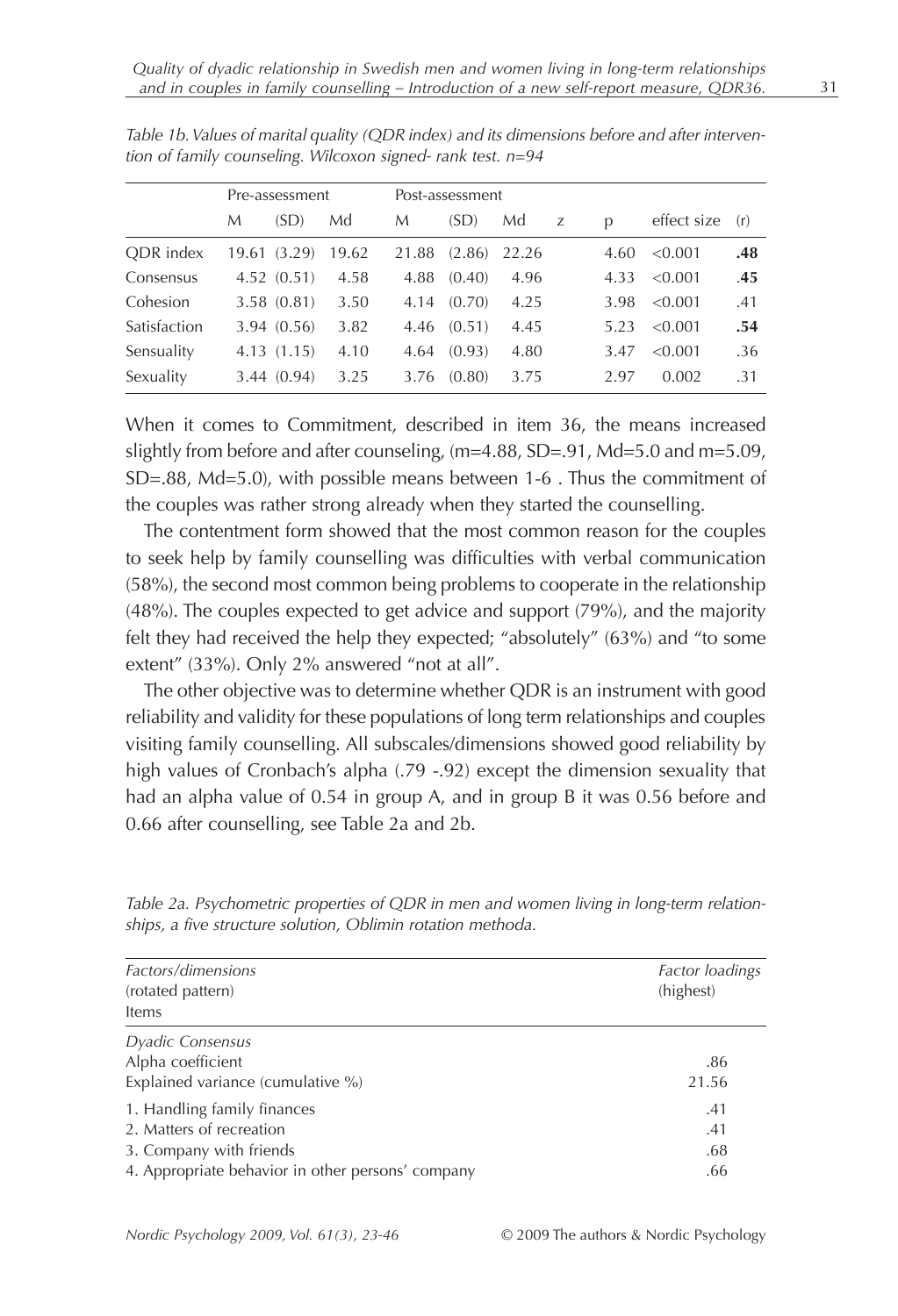| 5. Values and religious matters<br>6. Ways of dealing with parents, in-laws and other relatives<br>7. Aims, goals, and things believed important<br>8. Amount of time spent together<br>9. Making major decisions<br>10. Household tasks<br>11. Leisure time activities and recreation<br>12. Decisions about career and personal development | .54<br>.60<br>.56<br>.48<br>.68<br>.51<br>.37<br>.64 |
|-----------------------------------------------------------------------------------------------------------------------------------------------------------------------------------------------------------------------------------------------------------------------------------------------------------------------------------------------|------------------------------------------------------|
| <i>Dyadic Cohesion</i><br>Alpha coefficient                                                                                                                                                                                                                                                                                                   | .89                                                  |
| Explained variance (cumulative %)                                                                                                                                                                                                                                                                                                             | 34.46                                                |
| 13. Have a stimulating exchange of ideas                                                                                                                                                                                                                                                                                                      | .80                                                  |
| 14. Laugh together                                                                                                                                                                                                                                                                                                                            | .79                                                  |
| 15. Calmly discuss something                                                                                                                                                                                                                                                                                                                  | .84                                                  |
| 16. Work together on a project                                                                                                                                                                                                                                                                                                                | .77                                                  |
| Dyadic Satisfaction                                                                                                                                                                                                                                                                                                                           |                                                      |
| Alpha coefficient                                                                                                                                                                                                                                                                                                                             | .86                                                  |
| Explained variance (cumulative %)                                                                                                                                                                                                                                                                                                             | 47.02                                                |
| 17. How often have you discussed or considered divorce/separation?                                                                                                                                                                                                                                                                            | 7.69                                                 |
| 18. In general, how often do you think that things between you and your<br>partner are going well?                                                                                                                                                                                                                                            | 7.66                                                 |
| 19. Do you confide in your mate?                                                                                                                                                                                                                                                                                                              | .51                                                  |
| 20. Does it happen that you regret marrying/moving together?                                                                                                                                                                                                                                                                                  | .46                                                  |
| 21. How often do you and your partner quarrel?                                                                                                                                                                                                                                                                                                | 7.60                                                 |
| 22. How often do you and your mate get on each other's nerves?                                                                                                                                                                                                                                                                                | 7.66                                                 |
| 23. How often do you listen to the expressed wishes of your partner?                                                                                                                                                                                                                                                                          | .63                                                  |
| 24. How often do you misunderstand each other?                                                                                                                                                                                                                                                                                                | 7.57<br>.31                                          |
| 25. How often is it a problem in your relationship that you or your partner do<br>not show love and appreciation?                                                                                                                                                                                                                             |                                                      |
| 26. The alternatives below represent different degrees of happiness in your<br>relationship. Mark the alternative which best correlates with the degree of<br>happiness, all things considered, of your relationship.                                                                                                                         | .43                                                  |
| Dyadic Sensuality                                                                                                                                                                                                                                                                                                                             |                                                      |
| Alpha coefficient                                                                                                                                                                                                                                                                                                                             | .92                                                  |
| Explained variance (cumulative %)                                                                                                                                                                                                                                                                                                             | 53.53                                                |
| 27. How often do you hug your partner now?                                                                                                                                                                                                                                                                                                    | .75                                                  |
| 28. How often do you kiss your partner?                                                                                                                                                                                                                                                                                                       | .62                                                  |
| 29. How often do you wish to hug and cuddle your partner?                                                                                                                                                                                                                                                                                     | .70                                                  |
| 30. How often in the last 4 weeks have you and your partner been hugging                                                                                                                                                                                                                                                                      | .69                                                  |
| and cuddling?<br>31. How often does this (question 30) apply to your wishes?                                                                                                                                                                                                                                                                  | .45                                                  |
|                                                                                                                                                                                                                                                                                                                                               |                                                      |
| Dyadic Sexuality                                                                                                                                                                                                                                                                                                                              |                                                      |
| Alpha coefficient                                                                                                                                                                                                                                                                                                                             | .54<br>58.12                                         |
| Explained variance (cumulative %)                                                                                                                                                                                                                                                                                                             |                                                      |
| 32. How often do you feel sexual desire?                                                                                                                                                                                                                                                                                                      | .75                                                  |
| 33. How often is it a problem that one of you is too tired for sex?<br>34. How often during the last 4 weeks have you had sexual intercourse?                                                                                                                                                                                                 | .33<br>.49                                           |
|                                                                                                                                                                                                                                                                                                                                               |                                                      |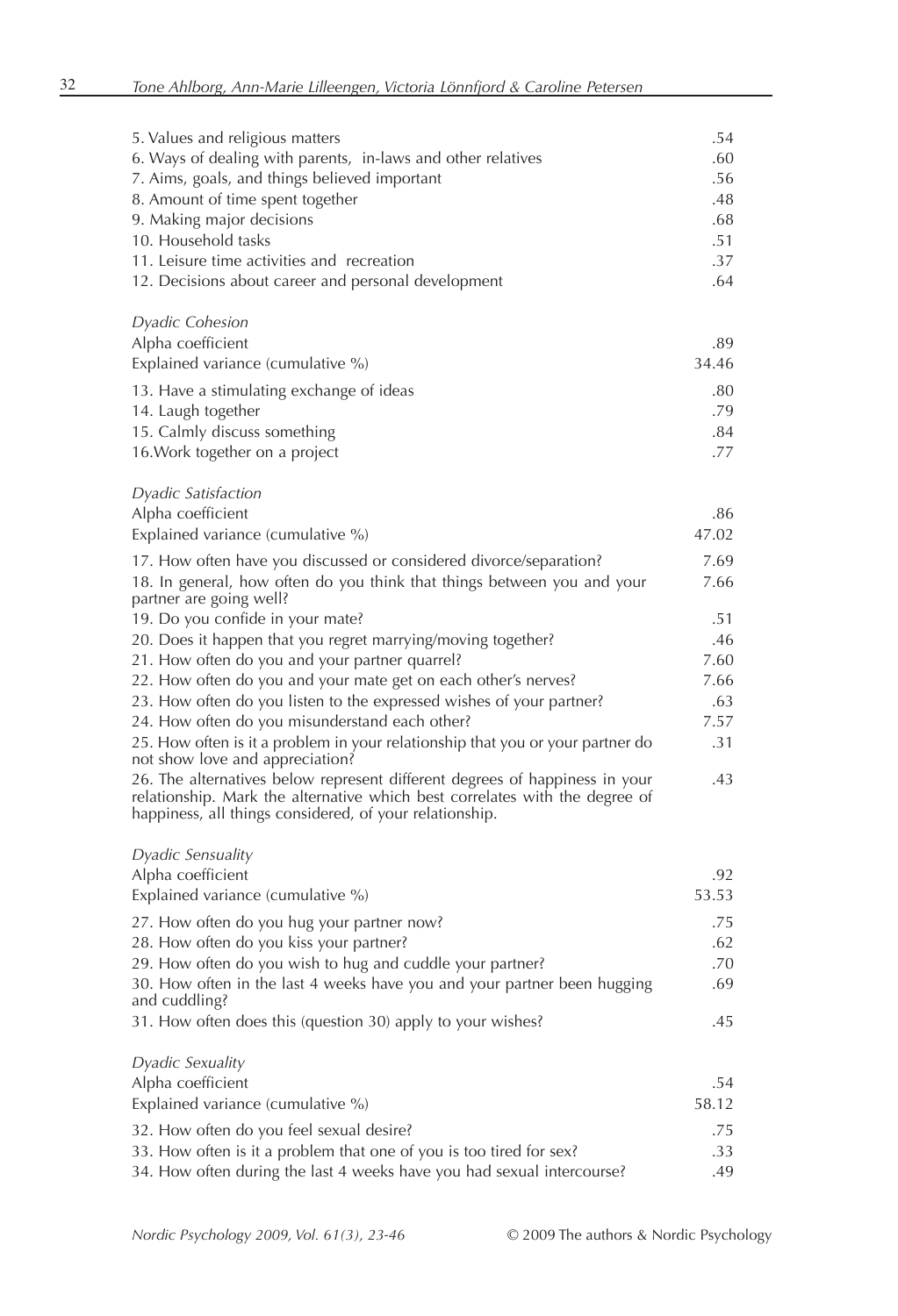| 35. How often does this (question 34) approve to your wishes? | .63   |  |
|---------------------------------------------------------------|-------|--|
| ODR as a whole                                                |       |  |
| Alpha coefficient                                             | .82   |  |
| Explained variance (cumulative %)                             | 58.12 |  |

 $a_N = 90$ 

*Table 2b. Psychometric properties of QDR-36 in couples before and after family counselling, a five structure solution, Oblimin rotation method. n = 94*

| Factors/dimensions                                                      |               |       | (highest)    | Factor loadings<br>(rotated pattern) |
|-------------------------------------------------------------------------|---------------|-------|--------------|--------------------------------------|
| Items                                                                   | <b>Before</b> | After | Before After |                                      |
| Dyadic Consensus                                                        |               |       |              |                                      |
| Alpha coefficient                                                       | .85           | .83   |              |                                      |
| Explained variance (cumulative %)                                       | 16.83         | 15.36 |              |                                      |
| 1. Handling family finances                                             |               |       | .54          | .34                                  |
| 2. Matters of recreation                                                |               |       | .46          | .40                                  |
| 3. Company with friends                                                 |               |       | .47          | .49                                  |
| 4. Appropriate behavior in other persons' company                       |               |       | .46          | .60                                  |
| 5. Life philosophy and religious matters                                |               |       | .41          | .73                                  |
| 6. Ways of dealing with parents, in-laws and other relatives            |               |       | .60          | .39                                  |
| 7. Aims, goals, and things believed important                           |               |       | .61          | .64                                  |
| 8. Amount of time spent together                                        |               |       | .73          | .63                                  |
| 9. Making major decisions                                               |               |       | .70          | .49                                  |
| 10. Household tasks                                                     |               |       | .48          | .47                                  |
| 11. Leisure time activities and recreation                              |               |       | .67          | .71                                  |
| 12. Decisions about career and personal development                     |               |       | .45          | .68                                  |
| <b>Dyadic Cohesion</b>                                                  |               |       |              |                                      |
| Alpha coefficient                                                       | .79           | .84   |              |                                      |
| Explained variance (cumulative %)                                       | 29.30         | 29.35 |              |                                      |
| 13. Have a stimulating exchange of ideas                                |               |       | .35          | .55                                  |
| 14. Laugh together                                                      |               |       | .55          | .43                                  |
| 15. Calmly discuss something                                            |               |       | .45          | .49                                  |
| 16. Work together on a project                                          |               |       | .55          | .38                                  |
|                                                                         |               |       |              |                                      |
| Dyadic Satisfaction                                                     |               |       |              |                                      |
| Alpha coefficient                                                       | .86           | .85   |              |                                      |
| Explained variance (cumulative %)                                       | 39.14         | 41.85 |              |                                      |
| 17. How often have you discussed or considered divorce/separation?      |               |       | .76          | .54                                  |
| 18. In general, how often do you think that things between you and your |               |       | .44          | .40                                  |
| partner are going well?                                                 |               |       |              |                                      |
| 19. Do you confide in your mate?                                        |               |       | .46          | .32                                  |
| 20. Does it happen that you regret marrying/moving together?            |               |       | .39          | .35                                  |
| 21. How often do you and your partner quarrel?                          |               |       | .83          | .75                                  |
| 22. How often do you and your mate get on each other's nerves?          |               |       | .68          | .57                                  |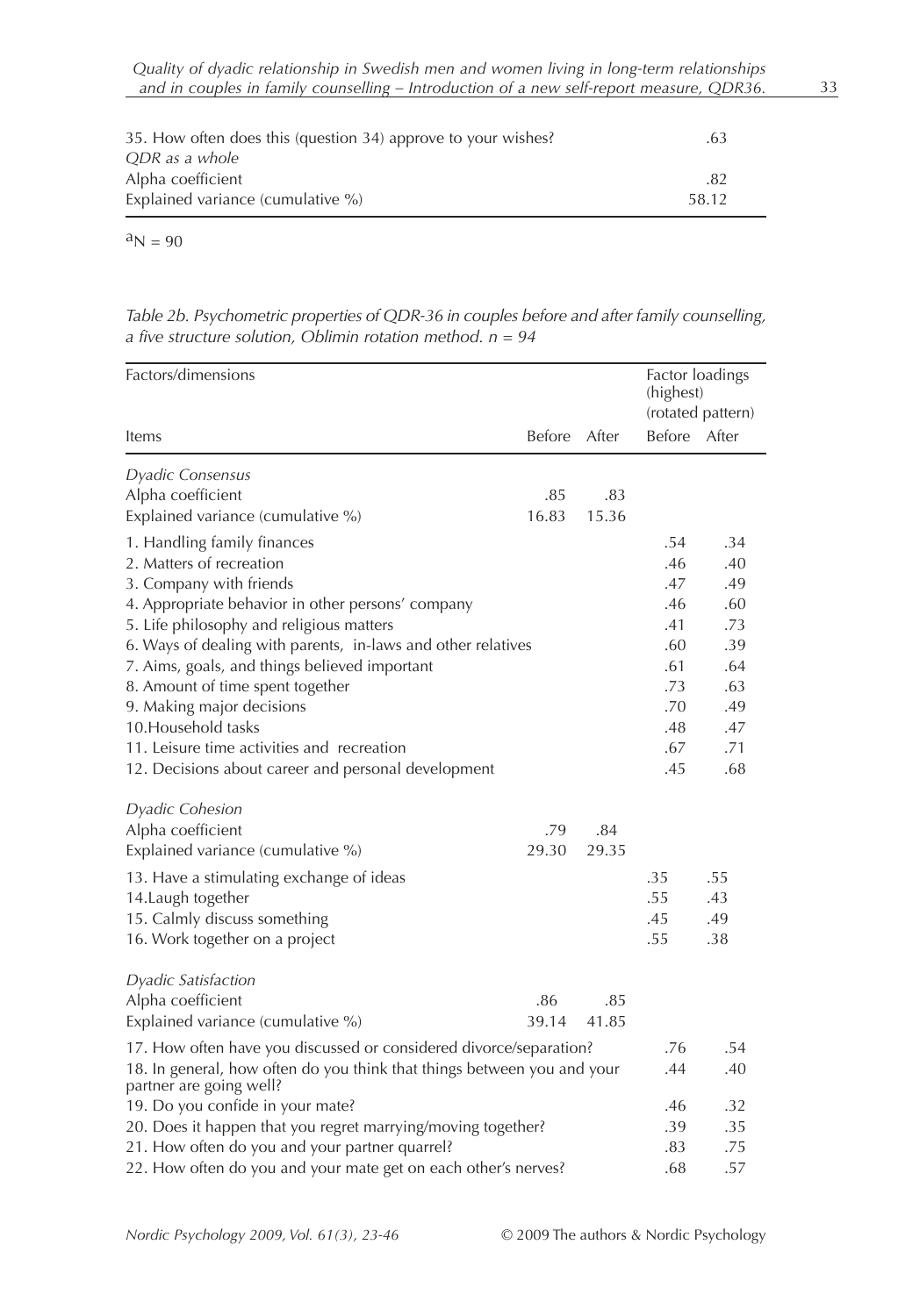| 23. How often do you listen to the expressed wishes of your partner?                                                                                                                                                  |       |       | .31 | .56 |
|-----------------------------------------------------------------------------------------------------------------------------------------------------------------------------------------------------------------------|-------|-------|-----|-----|
| 24. How often do you misunderstand each other?                                                                                                                                                                        |       |       | .76 | .63 |
| 25. How often is it a problem in your relationship that you or your partner<br>do not show love and appreciation?                                                                                                     |       |       | .42 | .58 |
| 26. The alternatives below represent different degrees of happiness in your<br>relationship. Mark the alternative which best correlates with the degree of<br>happiness, all things considered, of your relationship. |       |       | .49 | .45 |
| Dyadic Sensuality                                                                                                                                                                                                     |       |       |     |     |
| Alpha coefficient                                                                                                                                                                                                     | .88   | .84   |     |     |
| Explained variance (cumulative %)                                                                                                                                                                                     | 46.99 | 50.04 |     |     |
| 27. How often do you hug your partner now?                                                                                                                                                                            |       |       | .34 | .80 |
| 28. How often do you kiss your partner?                                                                                                                                                                               |       |       | .32 | .73 |
| 29. How often do you wish to hug and cuddle your partner?                                                                                                                                                             |       |       | .84 | .83 |
| 30. How often in the last 4 weeks have you and your partner been hugging<br>and cuddling?                                                                                                                             |       |       | .48 | .69 |
| 31. How often does this (question 30) apply to your wishes?                                                                                                                                                           |       |       | .78 | .68 |
| Dyadic Sexuality                                                                                                                                                                                                      |       |       |     |     |
| Alpha coefficient                                                                                                                                                                                                     | .56   | .66   |     |     |
| Explained variance (cumulative %)                                                                                                                                                                                     | 54.24 | 55.27 |     |     |
| 32. How often do you feel sexual desire?                                                                                                                                                                              |       |       | .78 | .68 |
| 33. How often is it a problem that one of you is too tired for sex?                                                                                                                                                   |       |       | .56 | .80 |
| 34. How often during the last 4 weeks have you had sexual intercourse?                                                                                                                                                |       |       | .54 | .50 |
| 35. How often does this (question 34) approve to your wishes?                                                                                                                                                         |       |       | .78 | .76 |
| 36. Which of the following statements best describes how you feel about<br>the future of your relationship?                                                                                                           |       |       | .66 | .47 |
| ODR as a whole                                                                                                                                                                                                        |       |       |     |     |
| Alpha coefficient                                                                                                                                                                                                     | .79   | .80   |     |     |
| Explained variance (cumulative %)                                                                                                                                                                                     | 54.24 | 55.27 |     |     |

The factor analysis showed good convergent validity as all variables had a factor loading over .3, (between .31 – .87). The scree plot in both groups became flat mainly after five components, while this number of components was retained. The factor structure corresponded rather well with the one made in Ahlborg et al. (2005b). Then the factor structure was checked with Multitrait Analysis Program, MAP, and the total explained variance was 50 % on that study group of first-time parents. Now it was higher, the total explained variance was 58.1% in group A and in group B it was 54.2% before and 55.3% after counselling. In the present studies, the facture structure showed good discriminant validity meaning low correlations between the factors of <.38 between the five different factors/dimensions in group A, and in group B it was <.47 before and <.37 after counselling.

When using the QDR36 in family counselling, the counsellors had received questions about two variables that had been difficult for the men and women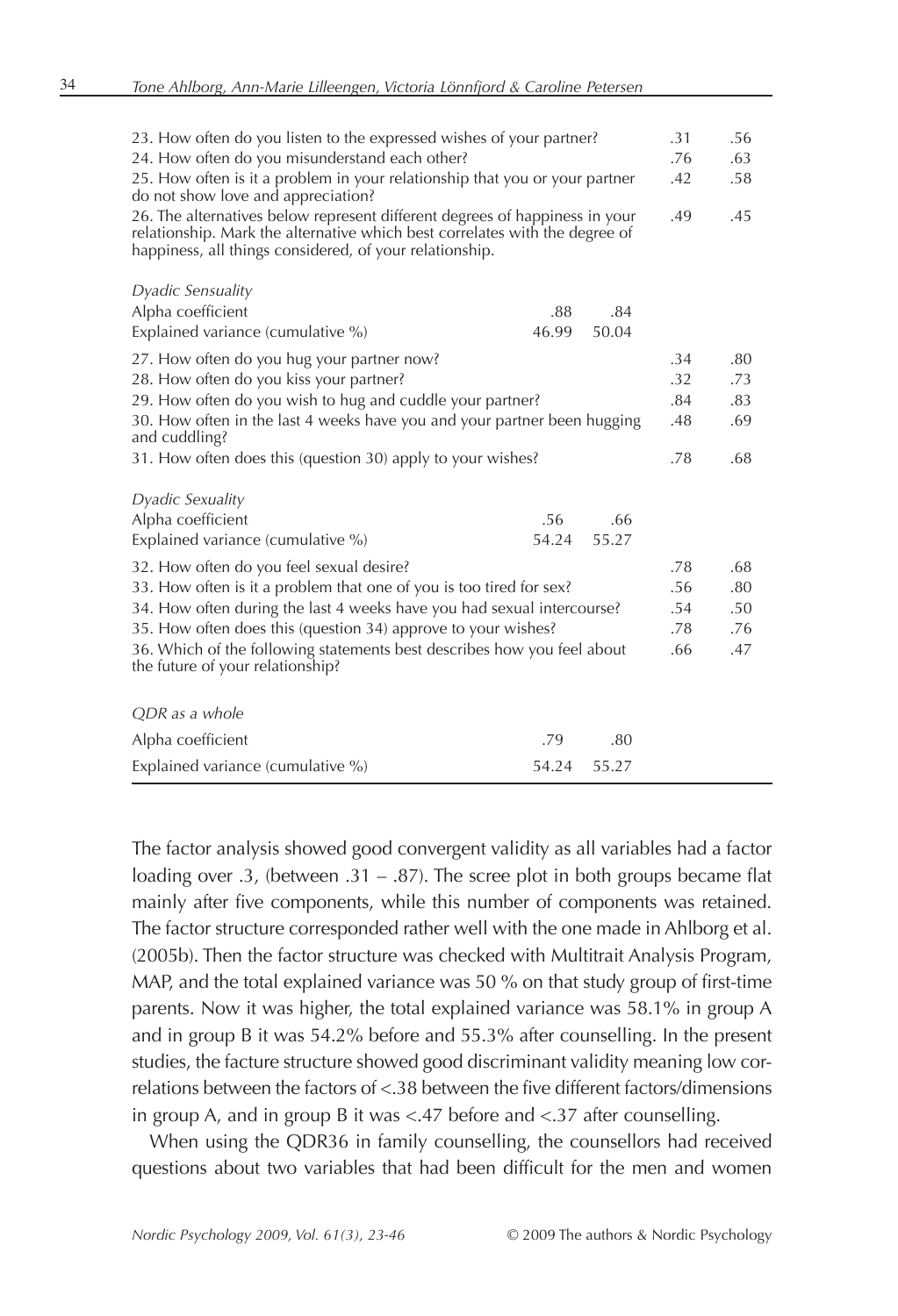to understand, "conventionality" and "life philosophy" in the Dyadic Consensus dimension. Therefore, in Appendix 1, where QDR 36 is presented for future use, "conventionality" is taken out from variable 3 and the word "philosophy of life" is replaced by "values and religious matters" in variable 4. Two variables that have approximately the same meaning have, in the final version in Appendix 1, been compiled to one single variable. These are "Matters of recreation" and "Leisure time interests and activities", now being combined to one variable: "Leisure time activities and recreation", number 10. This fusion made it possible to add one variable in the Sexuality dimension, asked for by family therapists testing QDR, since it was a common problem, namely a special kind of communication: "How often do you think your partner pays attention to your sexual desires?", which is now item 35.

The item 19, "Do you ever regret that you married or lived together?", scored the lowest factor loading (0.32) and is somewhat similar to item 16. Therefore it is now in the final QDR36 be replaced by: "How often do you think your partner takes his/her responsibility?" as the factor loading was that low and responsibility has not been included at all in DAS or QDR. The question about happiness, being item 26 in the dimension Dyadic Satisfaction while the study was performed, is rather similar to the entire mean of the Dyadic Satisfaction. Therefore this item was replaced by an item about consolation and support from the partner that also was missing in the DAS and earlier QDR. See Appendix 1, manual of QDR36, also possible to get in a Swedish version.

QDR has been studied in other populations, for an overview see Table 3. The QDR index in group A was rather similar to couples after family counseling therapy. Women on long-term sick-leave, new parents and the same parents four years later experienced somewhat higher marital quality compared to the longterm relationships.

| Study group                   | <b>ODR</b><br>М | (Md)    | N  | М.   | (SD)   | Md   | Alpha<br>coefficient |
|-------------------------------|-----------------|---------|----|------|--------|------|----------------------|
| Couples at Family counselling |                 |         | 94 |      |        |      |                      |
| Before therapy                |                 |         |    |      |        |      |                      |
| (Present data)                |                 |         |    |      |        |      |                      |
| Dyadic Consensus              |                 |         |    | 4.52 | (0.51) | 4.58 | .85                  |
| Dyadic Cohesion               |                 |         |    | 3.58 | (0.81) | 3.50 | .79                  |
| Dyadic Satisfaction           |                 |         |    | 3.94 | (0.56) | 3.82 | .86                  |
| Dyadic Sensuality             |                 |         |    | 4.13 | (1.15) | 4.10 | .88                  |
| Dyadic Sexuality              |                 |         |    | 3.44 | (0.94) | 3.25 | .56                  |
| Total ODR-index               | 19.61           | (19.25) |    |      |        |      | .79                  |

*Table 3. QDR-indexes, means and alpha-coefficients in different samples*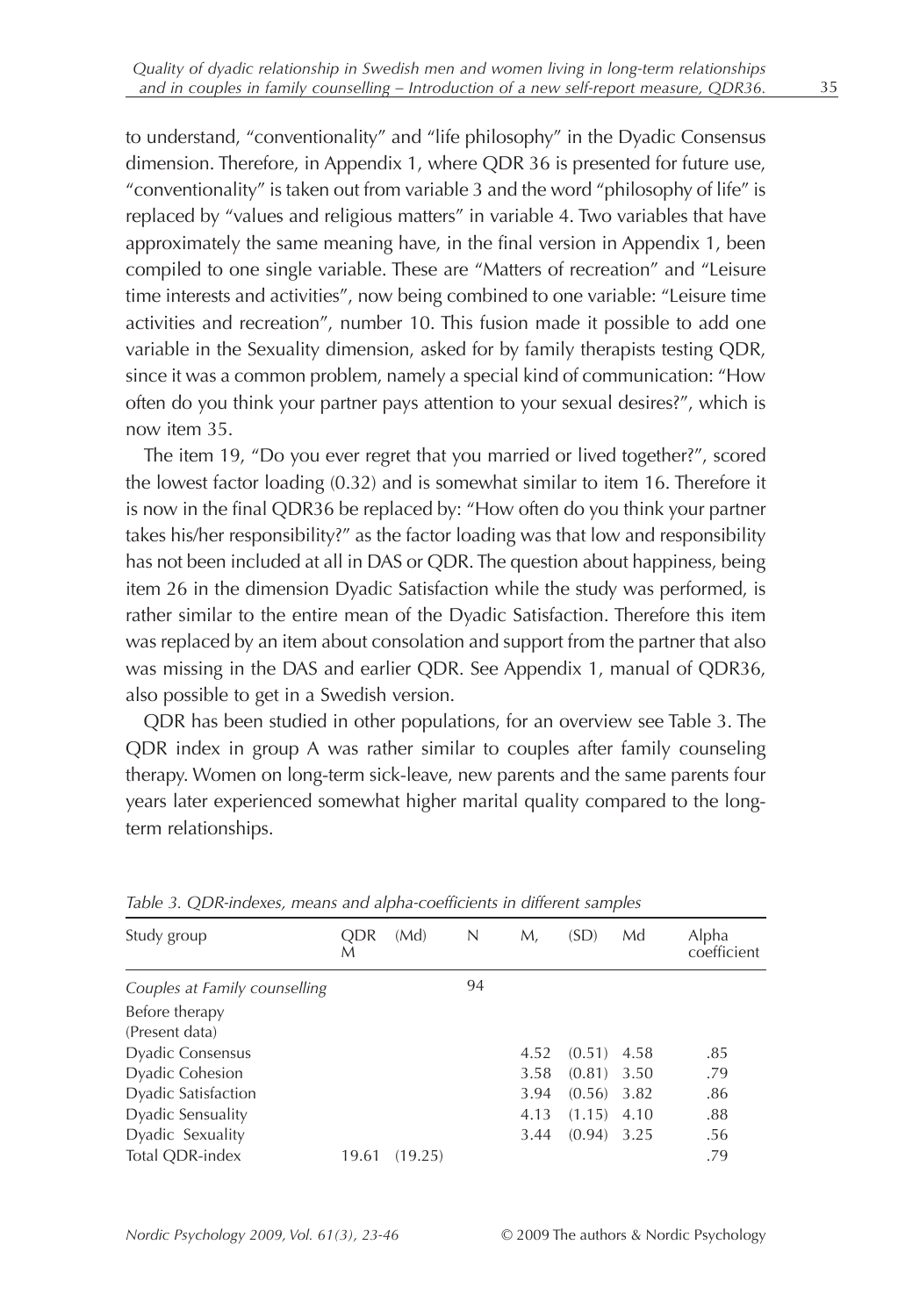| Couples at Family counselling<br>After therapy<br>(Present data)<br>Dyadic Consensus<br>Dyadic Cohesion<br>Dyadic Satisfaction<br>Dyadic Sensuality<br>Dyadic Sexuality<br>Total QDR-index | 21.88 | (22.21) | 94   | 4.88<br>4.14<br>4.46<br>4.64<br>3.76 | (.40)<br>(.70)<br>(.51)<br>(.93)<br>(.80)    | 4.96<br>4.25<br>4.45<br>4.80<br>3.75 | .83<br>.84<br>.85<br>.84<br>.66<br>.80 |
|--------------------------------------------------------------------------------------------------------------------------------------------------------------------------------------------|-------|---------|------|--------------------------------------|----------------------------------------------|--------------------------------------|----------------------------------------|
| Men and women living in<br>Long-term relationships.<br>(Present data)<br>Men                                                                                                               |       |         | 90   |                                      |                                              |                                      |                                        |
| Dyadic Consensus<br><i>Dyadic Cohesion</i><br><i>Dyadic Satisfaction</i><br>Dyadic Sensuality<br>Dyadic Sexuality<br>Total QDR Index                                                       | 22.23 | (22.08) |      | 5.09<br>4.18<br>4.88<br>4.28<br>3.80 | (.56)<br>(1.11)<br>(.53)<br>(.61)<br>(.61)   | 5.17<br>4.25<br>4.90<br>3.88<br>3.88 | .86<br>.89<br>.86<br>.92<br>.54<br>.82 |
| Men and women living in<br>Long-term relationships.<br>(Present data)<br>Women                                                                                                             |       |         | 90   |                                      |                                              |                                      |                                        |
| Dyadic Consensus<br><i>Dyadic Cohesion</i><br><i>Dyadic Satisfaction</i><br><i>Dyadic Sensuality</i><br>Dyadic Sexuality<br>Total QDR Index                                                | 21.99 | (21.95) |      | 4.95<br>4.22<br>4.64<br>4.34<br>3.84 | (.45)<br>(.97)<br>(.66)<br>(1.01)<br>(.58)   | 5.00<br>4.25<br>4.65<br>4.30<br>3.75 | .86<br>.89<br>.86<br>.92<br>.54<br>.82 |
| Women on long-term<br>sick-leave > 6 months<br>(musculoskeletal and mental symptoms)                                                                                                       |       |         | 327  |                                      |                                              |                                      |                                        |
| (Submitted data)<br>Dyadic Consensus<br>Dyadic Cohesion<br>Dyadic Satisfaction<br>Dyadic Sensuality<br>Dyadic Sexuality<br>Total QDR-index                                                 | 23.05 | (23.00) |      | 4.93<br>4.44<br>4.67<br>4.59<br>3.72 | (.67)<br>(1.00)<br>(.67)<br>(1.30)<br>(1.10) | 5.00<br>4.50<br>4.80<br>5.00<br>4.00 | .80                                    |
| <i>First-time parents</i><br>31/2 months after delivery<br>(Submitted data)<br>Dyadic Consensus<br>Dyadic Cohesion<br>Dyadic Satisfaction<br>Dyadic Sensuality                             |       |         | 1455 | 5.08<br>4.72<br>5.06<br>4.96         | (0.55)<br>(0.82)<br>(0.54)<br>(0.85)         | 5.08<br>4.75<br>5.20<br>5.00         | .87<br>.82<br>.87<br>.86               |
| Dyadic Sexuality<br>Total QDR-index                                                                                                                                                        | 23.43 | (23.78) |      | 3.61                                 | (0.82)                                       | 3.75                                 | .58<br>.78                             |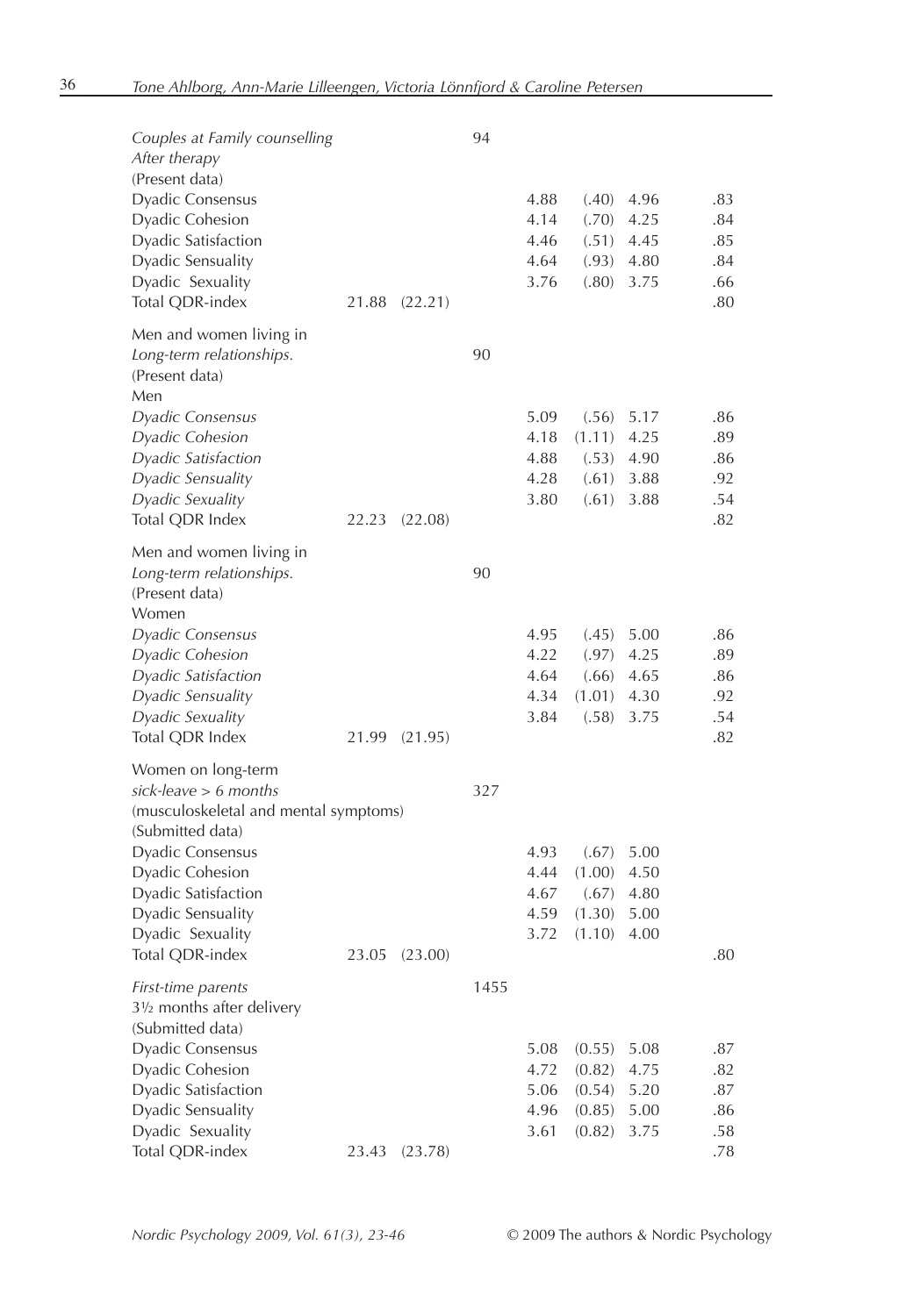| First-time parents, being couples*<br>6 months after childbirth |       |         | 768 |      |       |      |     |
|-----------------------------------------------------------------|-------|---------|-----|------|-------|------|-----|
| (Published data)                                                |       |         |     |      |       |      |     |
| <b>Dyadic Consensus</b>                                         |       |         |     | 5.03 | (.50) | 5.00 | .87 |
| Dyadic Cohesion                                                 |       |         |     | 4.62 | (.77) | 4.50 | .77 |
| <b>Dyadic Satisfaction</b>                                      |       |         |     | 5.03 | (.60) | 5.11 | .87 |
| Dyadic Sensuality                                               |       |         |     | 5.10 | (.82) | 5.33 | .82 |
| Dyadic Sexuality                                                |       |         |     | 3.43 | (.88) | 3.50 | .64 |
| Total QDR-index                                                 | 23.21 | (23.44) |     |      |       |      | .79 |
|                                                                 |       |         |     |      |       |      |     |
| First-time parents, being couples*                              |       |         | 368 |      |       |      |     |
| 4 years after childbirth, a follow-up                           |       |         |     |      |       |      |     |
| (Published data)                                                |       |         |     |      |       |      |     |
| <b>Dyadic Consensus</b>                                         |       |         |     | 4.97 | (.51) | 4.92 | .84 |
| Dyadic Cohesion                                                 |       |         |     | 4.62 | (.77) | 4.50 | .83 |
| <b>Dyadic Satisfaction</b>                                      |       |         |     | 5.03 | (.60) | 5.11 | .83 |
| Dyadic Sensuality                                               |       |         |     | 4.69 | (.91) | 4.67 | .83 |
| Dyadic Sexuality                                                |       |         |     | 3.43 | (.88) | 3.50 | .84 |

\*QDR-questions remaining from modified DAS, recounted to the QDR-scale

#### *DISCUSSION*

When looking at the experienced marital quality among these men and women in long-term relationships, the Dyadic Consensus showed the highest means, and it is possible to assume that when you agree on things, it is easy to stay together for a longer time. Consensus about leisure time, philosophy of life, and time together all showed high means, as in the study of Hansson et al. (1994). However, the Cohesion could be as important and in this population, the Dyadic Sensuality had higher means than the Cohesion. In describing well-functioning relationships (Baucom et al. 2002), "mutual care and intimacy" was mentioned, which could be covered by this sensuality.

The Satisfaction dimension including varying items such as: "How often do you and your partner quarrel?" and "Do you confide in your mate?" and items about degree of happiness and the couple's communication had the second highest means. This may indicate that the men and women in the study group A do not just stay together by force of habit, or because they do not dare to break up, but instead they stay together mainly because they are satisfied with their relationships. The men in this present study were more satisfied with their relationship than the women. This gender difference was also described in the study of longterm relationships by Hansson et al. (1995). This could be associated with the fact that men benefit from marital status and do not react emotionally unless problems are severe enough to threaten this, according to Gove, Hughes and Style (1983). This might mean more than the differing education level between the genders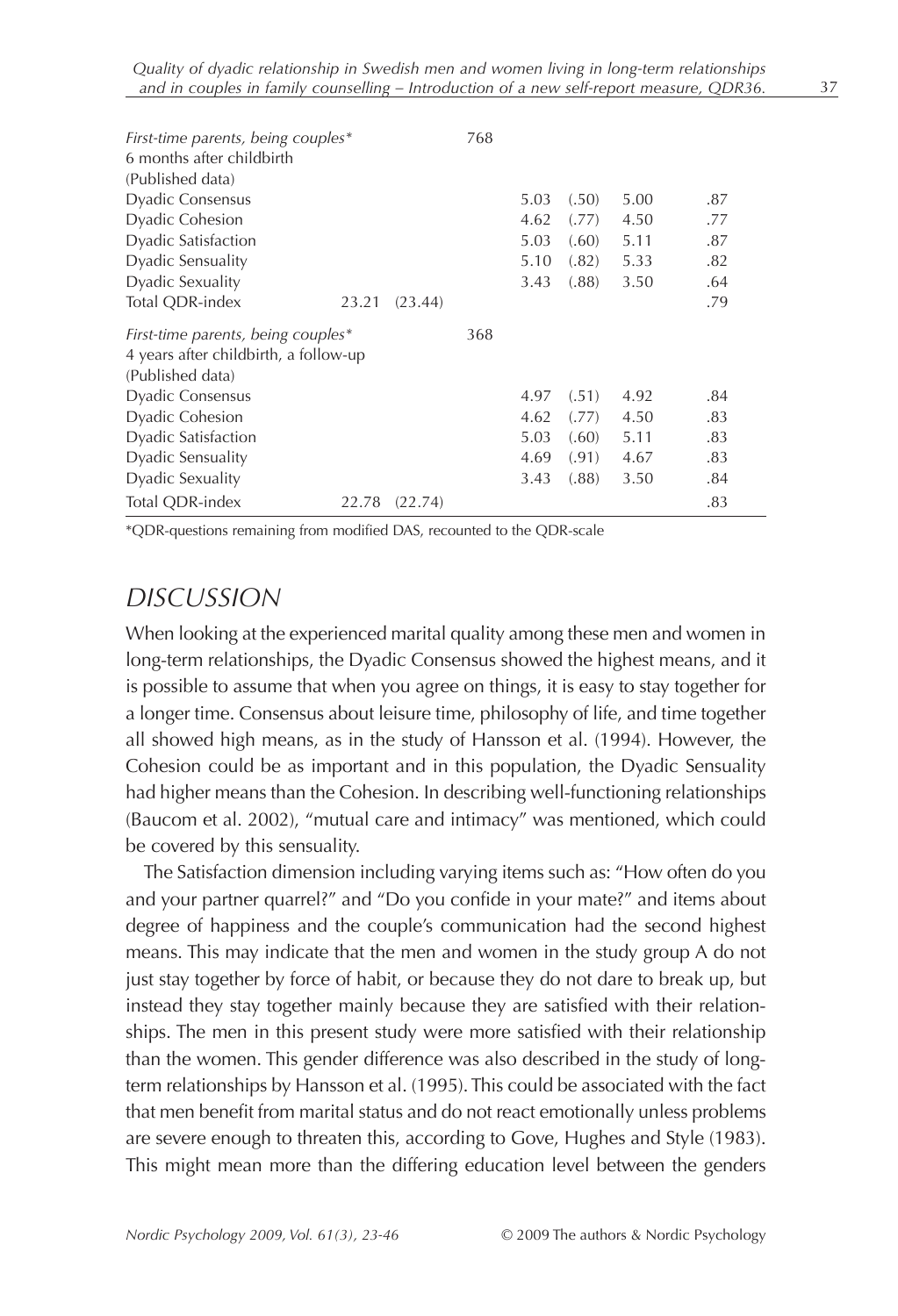in the present study. The gender difference is also supported by Ahlborg et al., (2005a) where the fathers were more satisfied with the relationship in general than the mothers were.

Weigel and Ballard-Reisch (1999) described the relationship developing in a U-shaped pattern with an increase of marital quality again in long–term marriages. The rather high marital quality measured in this sample of long-term relationships could support that. On the other hand, when the items of QDR with six response alternatives remaining from the modified DAS in the study population of first-time parents, is compared with the high QDR value of long-term marriages, one may state that the change in marital quality over time, as described by Kurdek (1999) is supported: marital quality declined fairly rapidly over the first four years, then stabilized and then declined again in about the eighth year of marriage. Actually this is described in the studies from first child being four years and 6 months (Ahlborg et al. 2005a, Ahlborg, Rudeblad, Linnér & Linton, 2008). A new follow-up of these parents is planned when the first child is eight years old. Could it be that if the relationship lasts for a longer period than eight or ten years, it may stabilize and remain rather good if the relationship lasts more than 20 years? Our result with an index of 22 may support that assumption.

Unfortunately, an item about commitment was not included in the study group of long-term marriages, but it will be in the final version of QDR36. The examination of commitment is useful for understanding how and why some relationships endure and others end according to Arriaga & Agnew (2001). Long-term orientation regarding the relationship as the cognitive component of commitment was described as being of special importance by Arriaga & Agnew (2001). We could assume that the commitment item should have had rather high scores also in this sample of long-term marriages.

Communication problems, predominantly misunderstandings and ineffective communication, are a common source of interpersonal conflicts within the family and the couple relationship. Failing communication can result in frustration and anxiety when expectations and wishes are not fulfilled (Burlesen & Denton, 1997). According to Burleson and Denton (1997) the parties' inability to admit and put across their problems and concerns to each other are the main problems for those who seek professional help. The inability to communicate could possibly result in problems arising in other areas like sensuality and sexuality. At the same time it could be the opposite: there is a problem in the sexual life, but the couple cannot talk about it, and for that reason problems arise. According to this study, the contentment formula showed that most of the people seeking family counselling had communication and/or sexual problems. Furthermore, the family counsellors ascertained that difficulties in communication about sexuality were a common problem with the clients.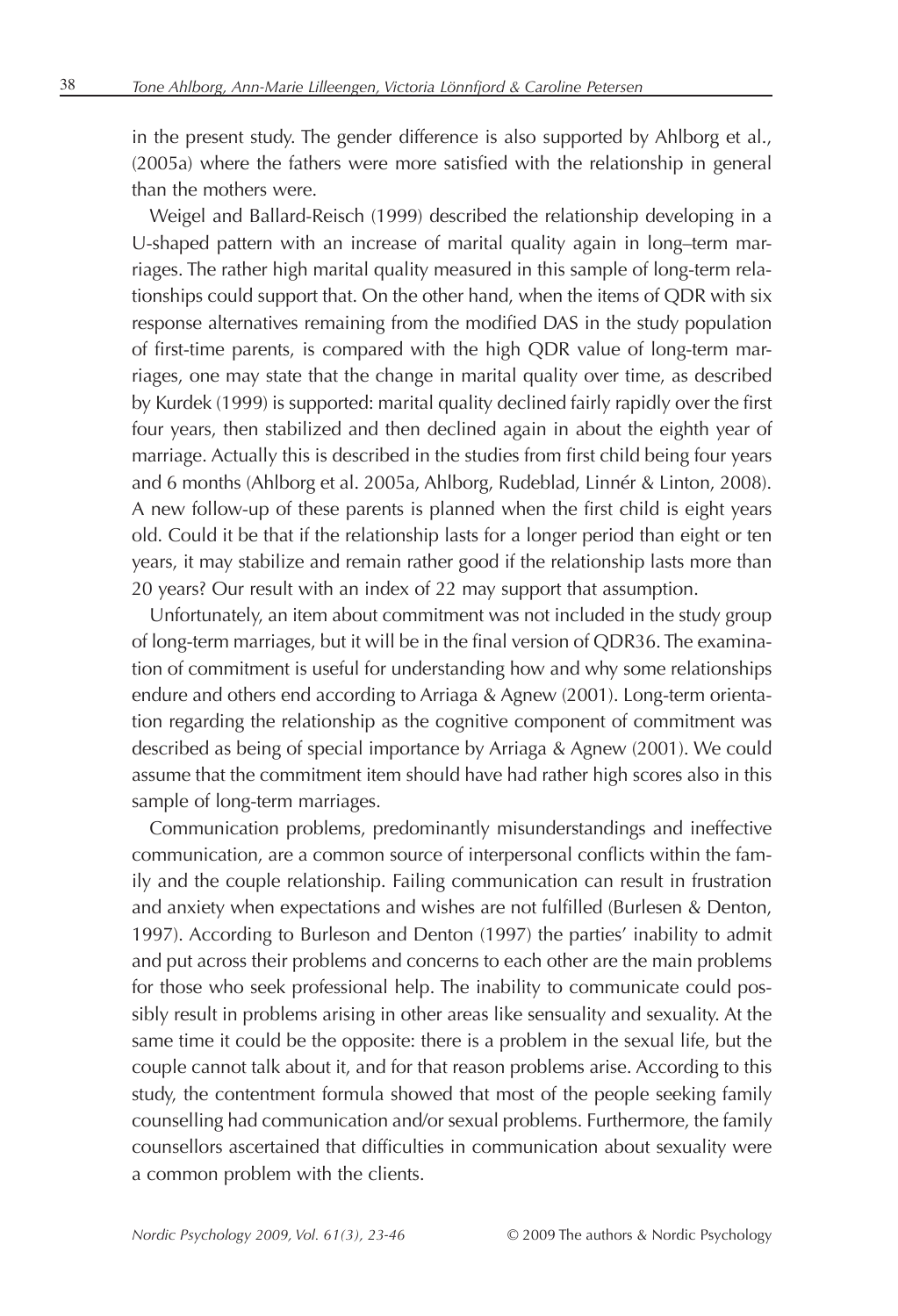A limitation in the study group A is that the result is not presented on a couple level. However, in the sample of couples at family counselling and the parents with first child of six months and four years, the result of QDR is described on a couple level, see Table 3.

Another limitation in group B was, as for some other studies, that it is difficult to determine whether or not it is the family counselling that causes the improvement in the couple relationship, as there is no control group. However, as the effect size is medium to large in all subscales/dimensions, it is more likely that it is the family counselling that brings about this change, rather than a natural development over time, and the contentment form showed that most couples were satisfied with the counselling.

# *The QDR-questionnaire*

In the development of QDR36, one item about responsibility was added to the final version of QDR36. The importance of forgiveness in marriage was studied by Fincham, Paleari & Regalia (2002). They found, contrary to predictions, that positive marital quality was not directly linked to emotional empathy or forgiveness, but related only indirectly in a causal chain, where responsibility attributions played the main role. Therefore this item of taken responsibility was added instead of one item about forgiveness. Baucom et al. (2002) mention "mutual responsibility and engagement in the relation", as parts of a well-functioning relation, which strengthens the reason to include responsibility in the QDR.

The added item (35) in the dimension Sexuality may give that dimension/factor better reliability. Preliminary data in a pilot study of 30 year old women with and without children, where this final version of QDR36 was tested, showed namely high Cronbach's alpha values also for dyadic Sexuality (.75) and .81 for the whole QDR36.

The final version will also be tested on homosexual mothers in a pilot study later this year (2009). Therefore in the item 33, the term "sexual intercourse" has recently been changed to "sex" to suit the homosexual women better. This could be regarded as an improvement of QDR36 for all study groups, as sex is more extensive than sexual intercourse and also because the other nearby items contain the word "sex".

QDR36 is based on the factor solution emerging from new first-time parents. This indicates that the factor structure may vary somewhat in different populations. However, the alpha coefficients show the reliability, and it is usually meaningful to describe and compare the QDR-indexes in different study groups.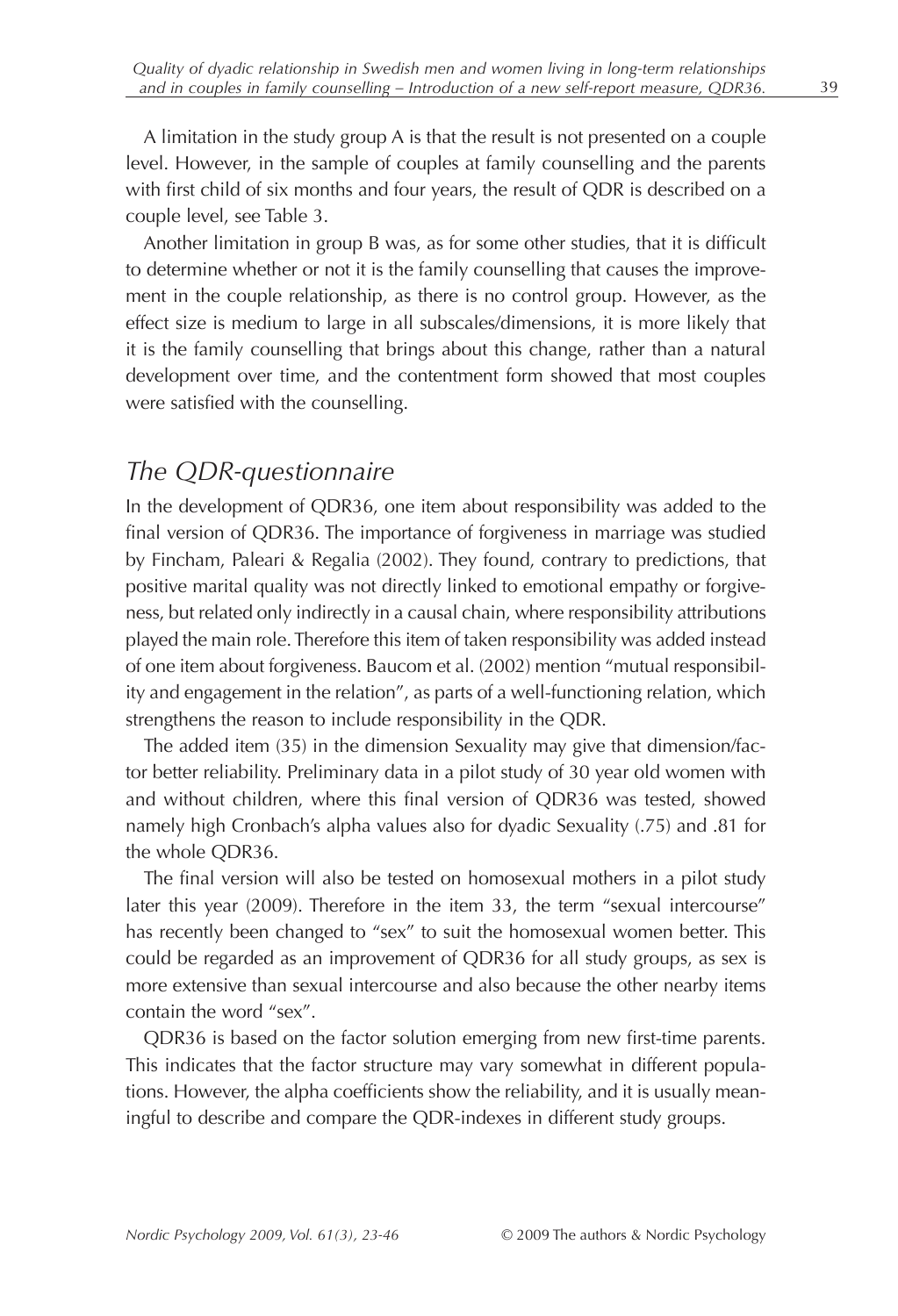#### *Implications*

Regarding the usefulness of QDR 36 in for instance family/couple counselling, the intervening therapists assessed QDR as being very useful in counselling and also as having the potential of serving as a base for conversations with the couples. It was useful in that many couples had problems in one or several areas described in the questionnaire, so that the questionnaire could be used as a point of departure to broach certain topics and give focus to counselling.

# *Conclusion*

To conclude, hopefully this development of QDR36 from the original DAS, through a modified DAS-version and QDR35, has resulted in a useful and comprehensive measurement of marital quality for any kind of dyadic relationships in different periods and situations of life. QDR36 could be used in research on various study groups, to evaluate interventions as well as a base for a conversation with a client or a couple about the relationship, where areas of low scores then can be emphasised.

#### **REFERENCES**

- Ahlborg, T., Dahlöf, LG. & Strandmark, M. (2000) First-time parents' sexual relationships. *Scandinavian Journal of Sexology, 3,* 127-139.
- Ahlborg, T. & Strandmark, M. (2001). The baby was the focus of attention first-time parents' experiences of their intimate relationship. *Scandinavian Journal of Caring Sciences, 15,* 318-325.
- Ahlborg, T., Dahlöf, LG., & Hallberg, L.RM. (2005a) Quality of the intimate and sexual relationship in first-time parents six months after delivery. *The Journal of Sex Research,42*(2), 167-174.
- Ahlborg T., Persson LO. & Hallberg L.RM. (2005b). Assessing the quality of the dyadic relationship in first-time parents: Development of a new instrument. *Journal of Family Nursing, 11,* 19-37*.*
- Ahlborg, T., Rudeblad, K., Linnér,S. & Linton, S. (2008) Sensual and sexual marital contentment in parents of small children – a follow-up study when the first child is four years old. *Journal of Sex Research 45* (3), 295–304, 2008
- Ahlborg, T & Dellve, L. Partner relationship and long-term sick leave among female workers: consequences and impact on return to work. *Submitted.*
- Ahlborg, T., Lönnfjord, V. & Petersen, C. Self- assessed quality in the couple relationship in connection with family counseling – Introduction of a new instrument (QDR36), *Submitted.*
- Arriaga, X.B. & Agnew, C. (2001) Being committed: Affective, cognitive, and conative components of relationship commitment. *Personality and Social Psychology Bulletin, 27*, 1190-1203.
- Baucom, D.H., Epstein, N., & La Tillade J.L. (2002). Cognitive- Behavioral Therapy. In *Clinical Handbook of Couple Therapy.* (Gurman, A.S. & Jacobson, N.S.) The Guilford Press, N.Y, 26-58.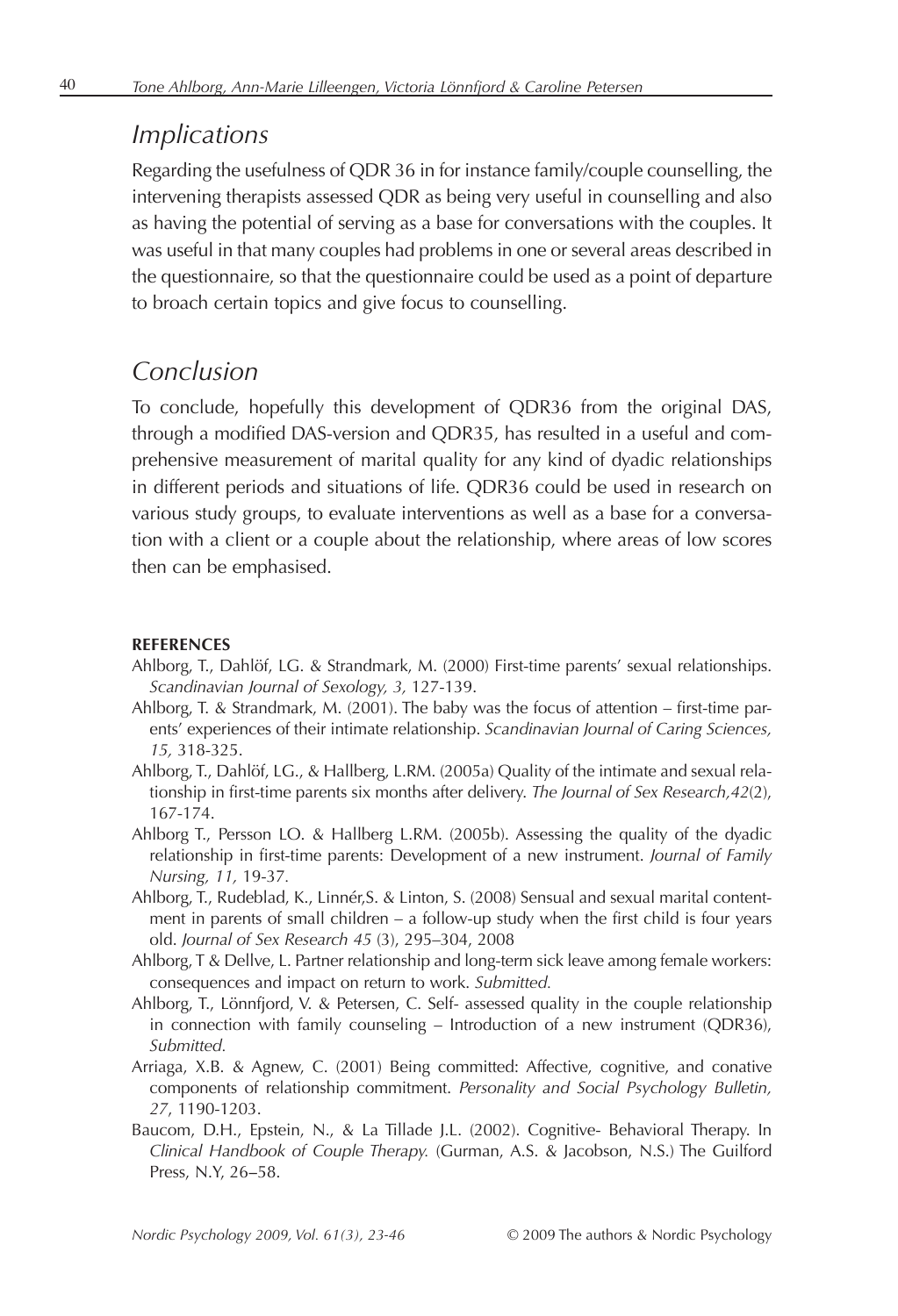- Burleson, B. & Denton, W. (1997). The relationship between communication skill and marital satisfaction: Some moderating affects. *Journal of Marrige & the Family*, 59, 844–903.
- Burman, B. & Margolin, G. (1992). Analysis of the association between marital relationships and health problems: An interactional perspective. *Psychological Bulletin*, 112, 39-63.
- Cohen, J. (1988). *Statistical power analysis for the behavioural sciences*. 1<sup>st</sup> ed. Hillsdale, NJ: Lawrence Erlbaum.
- Eddy, M. (1991). An empirical evaluation of the Dyadic Adjustment Scale: Exploring the differences between marital "Satisfaction" and "Adjustment". *Behavioural assessment, 13,* 199-220.
- Fincham, F.D., Paleari, G., & Regalia, C. (2002). Forgiveness in marriage: The role of relationship, quality, attributions, and empathy. *Personal Relationships, 9,* 27-37.
- Gove, WR, Highes, M., & Style, CB.(1983) Does marriage have positive effects on the psychological well-being of the individual? *Journal of Health & Social Behaviour, 24*, 122-131.
- Hansson, K. (1994). Long term marriages. A study of couples who have been married or lived together for approximately 25 years. *Nordisk Psykologi, 46,* 241-256.
- Kazak, A., Jarmas, A. & Snitzer, L. (1988). The assessment of marital satisfaction: an evaluation of the Dyadic Adjustment Scale. *Journal of Family Psychology, 2,* 82-91.
- Kurdek L.A. (1999) The nature and predictors of the trajectory of change in marital quality for husbands and wives over the first 10 years of marriage. *Developmental Psychology, 35,* 1283-1296.
- Norton, R. (1983). Measuring marital quality: A critical look at the dependent variable. *Journal of Marriage and the Family, 45*, 141-151*.*
- Pallant, J. (2005) *SPSS survival manual, 2nd ed.* New York: Open University Press.
- Spanier, G.B. (1976). Measuring Dyadic Adjustment: New scales for assessing the quality of marriage and similar dyads. *Journal of Marriage and the Family***,** *48***,** 15-27.
- Spanier, G.B. (1979). The measurement of marital quality. *Journal of Sex and Marital therapy, 5,* 288-300.
- Van Laningham J., Johnson D.R. & Amato P. (2001) Marital happiness, marital duration, and the U-shaped curve: Evidence from a five-wave panel study. *Social Forces, 79,* 1313-1341.
- Ware J.E., Harris W.J., Gandek B., Rogers B.W. & Reese P.R. (1997). *MAP-R for Windows: Multitrait/Multi-item analysis program – revised user's guide.* Boston: Health Assessment Lab.
- White, M. & Elander, G. (1992) Translation of an instrument. *Scandinavian Journal of Caring Sciences, 6*, 161-164.
- Wiegel, D. & Ballard-Reisch, D. (1999) The influence of marital duration and the use of relationship maintenance behaviors. *Communication Reports, 12* (2), 59-70.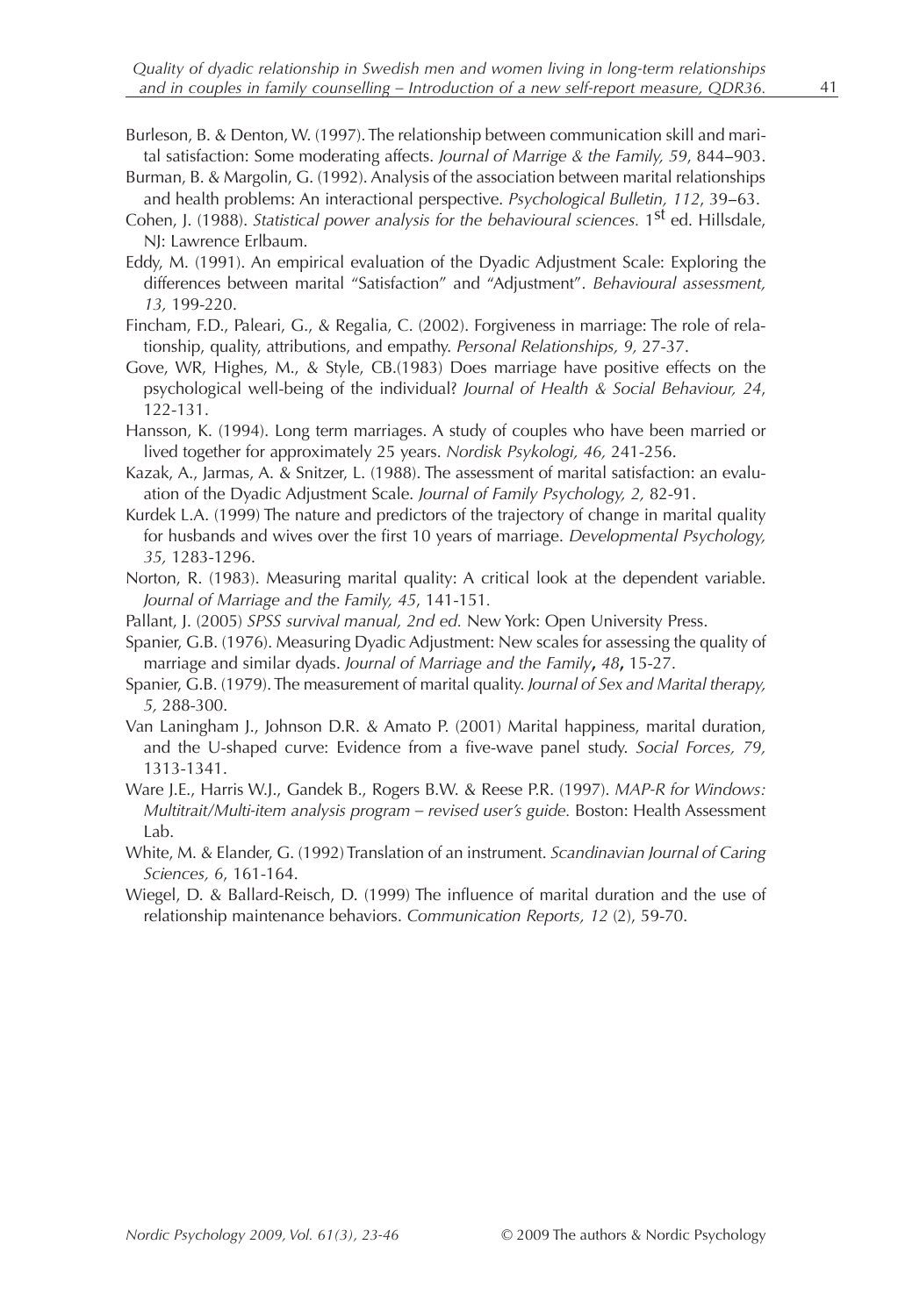# APPENDIX

Most persons have disagreements in their relationships. Please indicate below the approximate extent of agreement or disagreement between you and your partner for each item on the following list:

|                                                           | Always<br>agree | Almost<br>always<br>agree | Occa-<br>sionally<br>disagree | Frequently<br>disagree | Almost<br>always<br>disagree | Always<br>disagree |
|-----------------------------------------------------------|-----------------|---------------------------|-------------------------------|------------------------|------------------------------|--------------------|
| 1. Handling<br>family<br>finances                         | $\Box$ 6        | $\Box$ 5                  | $\Box$ 4                      | $\Box$ 3               | $\Box$ 2                     | $\Box$ 1           |
| 2. Company<br>with friends                                | $\Box$ 6        | $\Box$ 5                  | $\Box$ 4                      | $\Box$ 3               | $\Box$ 2                     | $\Box$ 1           |
| 3. Appropriate<br>behavior in other<br>persons' company   | $\Box$ 6        | $\Box$ 5                  | $\Box$ 4                      | $\Box$ 3               | $\Box$ 2                     | $\Box$ 1           |
| 4. Values and<br>religious matters                        | $\Box$ 6        | $\Box$ 5                  | $\Box$ 4                      | $\Box$ 3               | $\Box$ 2                     | $\Box$ 1           |
| 5. Ways of dealing<br>with parents,                       |                 |                           |                               |                        |                              |                    |
| in-laws and other<br>relatives                            | $\Box$ 6        | $\Box$ 5                  | $\Box$ 4                      | $\Box$ 3               | $\Box$ 2                     | $\Box$ 1           |
| 6. Aims, goals, and things<br>believed important          | $\Box$ 6        | $\Box$ 5                  | $\Box$ 4                      | $\Box$ 3               | $\Box$ 2                     | $\Box$ 1           |
| 7. Amount of time<br>spent together                       | $\Box$ 6        | $\square$ 5               | $\Box$ 4                      | $\Box$ 3               | $\Box$ 2                     | $\Box$ 1           |
| 8. Making major<br>decisions                              | $\Box$ 6        | $\square$ 5               | $\Box$ 4                      | $\Box$ 3               | $\Box$ 2                     | $\Box$ 1           |
| 9. Household<br>tasks                                     | $\Box$ 6        | $\square$ 5               | $\Box$ 4                      | $\Box$ 3               | $\square$ 2                  | $\Box$ 1           |
| 10. Leisure time<br>activities and<br>recreation          | $\Box$ 6        | $\Box$ 5                  | $\Box$ 4                      | $\Box$ 3               | $\Box$ 2                     | $\Box$ 1           |
| 11. Decisions about<br>career and personal<br>development | $\square$ 6     | $\Box$ 5                  | $\Box$ 4                      | $\Box$ 3               | $\Box$ 2                     | $\Box$             |
|                                                           |                 |                           |                               |                        |                              |                    |
|                                                           |                 |                           |                               |                        |                              |                    |
|                                                           |                 | $\mathbf{1}$              |                               |                        |                              |                    |
|                                                           |                 |                           |                               |                        |                              |                    |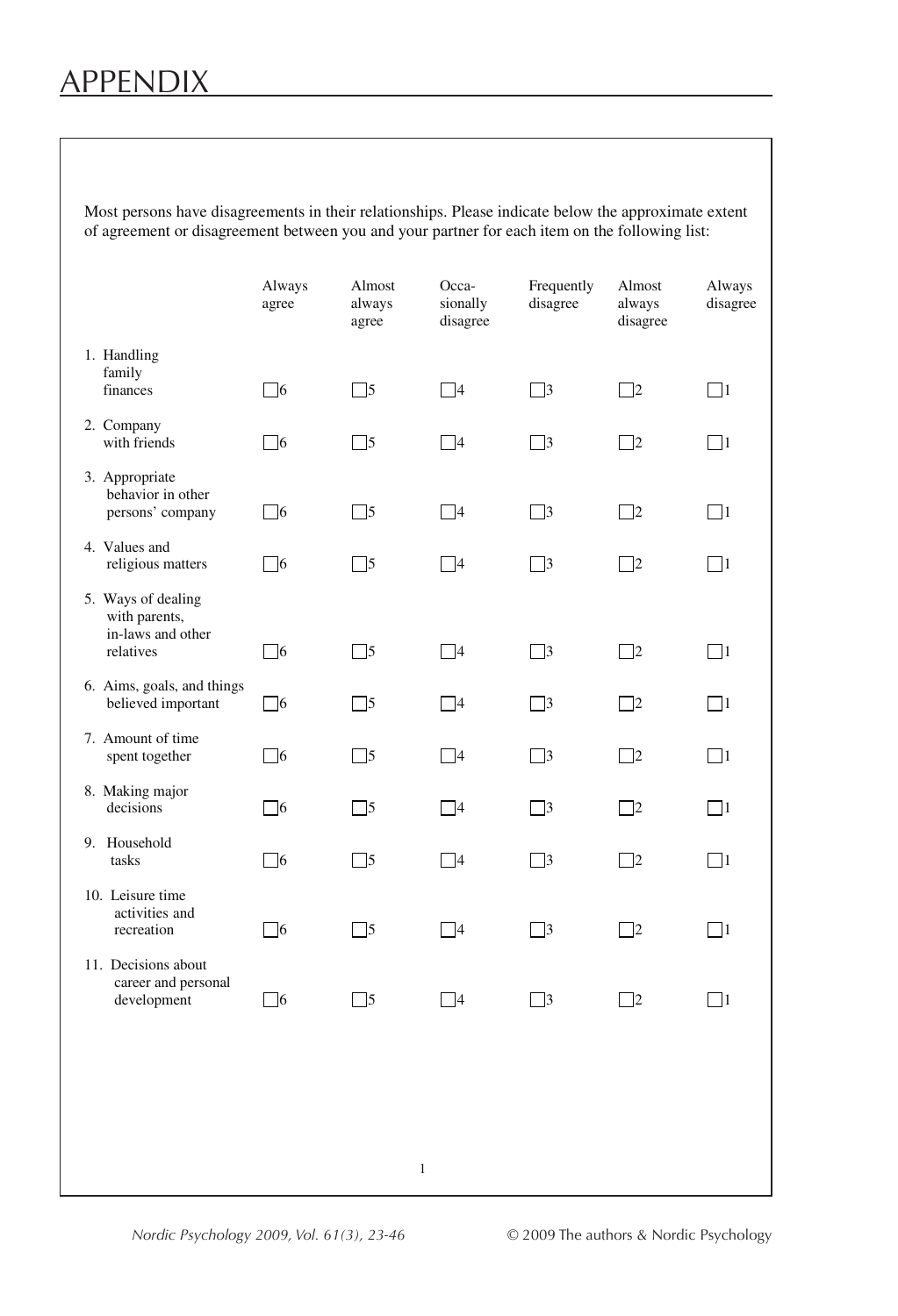|                                                                                                          | Never    | Less than<br>once a<br>month | Once or<br>twice a<br>month | Once or<br>twice a<br>week | Once a<br>day    | More<br>often |
|----------------------------------------------------------------------------------------------------------|----------|------------------------------|-----------------------------|----------------------------|------------------|---------------|
| 12. Have a stimulating<br>exchange of ideas                                                              | $\Box$ 1 | $\Box$ 2                     | $\Box$ 3                    | $\Box$ 4                   | $\Box$ 5         | $\Box$ 6      |
| 13. Laugh together                                                                                       | $\Box$ 1 | $\Box$ 2                     | $\Box$ 3                    | $\Box$ 4                   | $\Box$ 5         | $\Box$ 6      |
| 14. Calmly discuss<br>something                                                                          | $\Box$ 1 | $\Box$ 2                     | $\Box$ 3                    | $\Box$ 4                   | $\Box$ 5         | $\Box$ 6      |
| 15. Work together<br>on a project                                                                        | $\Box$ 1 | $\Box$ 2                     | $\Box$ 3                    | $\Box$ 4                   | $\Box$ 5         | $\Box$ 6      |
|                                                                                                          |          | (Mark x in relevant square)  |                             |                            |                  |               |
|                                                                                                          | Never    | Almost<br>never              | Occa-<br>sionally           | Often                      | Almost<br>always | Always        |
| 16. How often have<br>you discussed or<br>considered divorce/<br>separation?                             | $\Box$ 6 | $\Box$ 5                     | $\Box$ 4                    | $\Box$ 3                   | $\Box$ 2         | $\Box$ 1      |
| 17. In general, how often<br>do you think that things<br>between you and your<br>partner are going well? | $\Box$   | $\Box$ 2                     | $\Box$ 3                    | $\Box$ 4                   | $\Box$ 5         | $\square$ 6   |
| 18. Do you confide in<br>your partner?                                                                   | $\Box$ 1 | $\Box$ 2                     | $\Box$ 3                    | $\Box$ 4                   | $\Box$ 5         | $\Box$ 6      |
| 19. How often do you think<br>your partner takes<br>his/her responsibility?                              | $\Box$ 1 | $\Box$ 2                     | $\Box$ 3                    | $\Box$ 4                   | $\Box$ 5         | $\square$ 6   |
| 20. How often do you and<br>your partner quarrel?                                                        | $\Box$ 6 | $\Box$ 5                     | $\Box$ 4                    | $\Box$ 3                   | $\Box$ 2         | $\Box$ 1      |
| 21. How often do you and<br>your mate get on each<br>other's nerves?                                     | $\Box$ 6 | $\Box$ 5                     | $\Box$ 4                    | $\Box$ 3                   | $\Box$ 2         | $\Box$ 1      |
|                                                                                                          |          |                              |                             |                            |                  |               |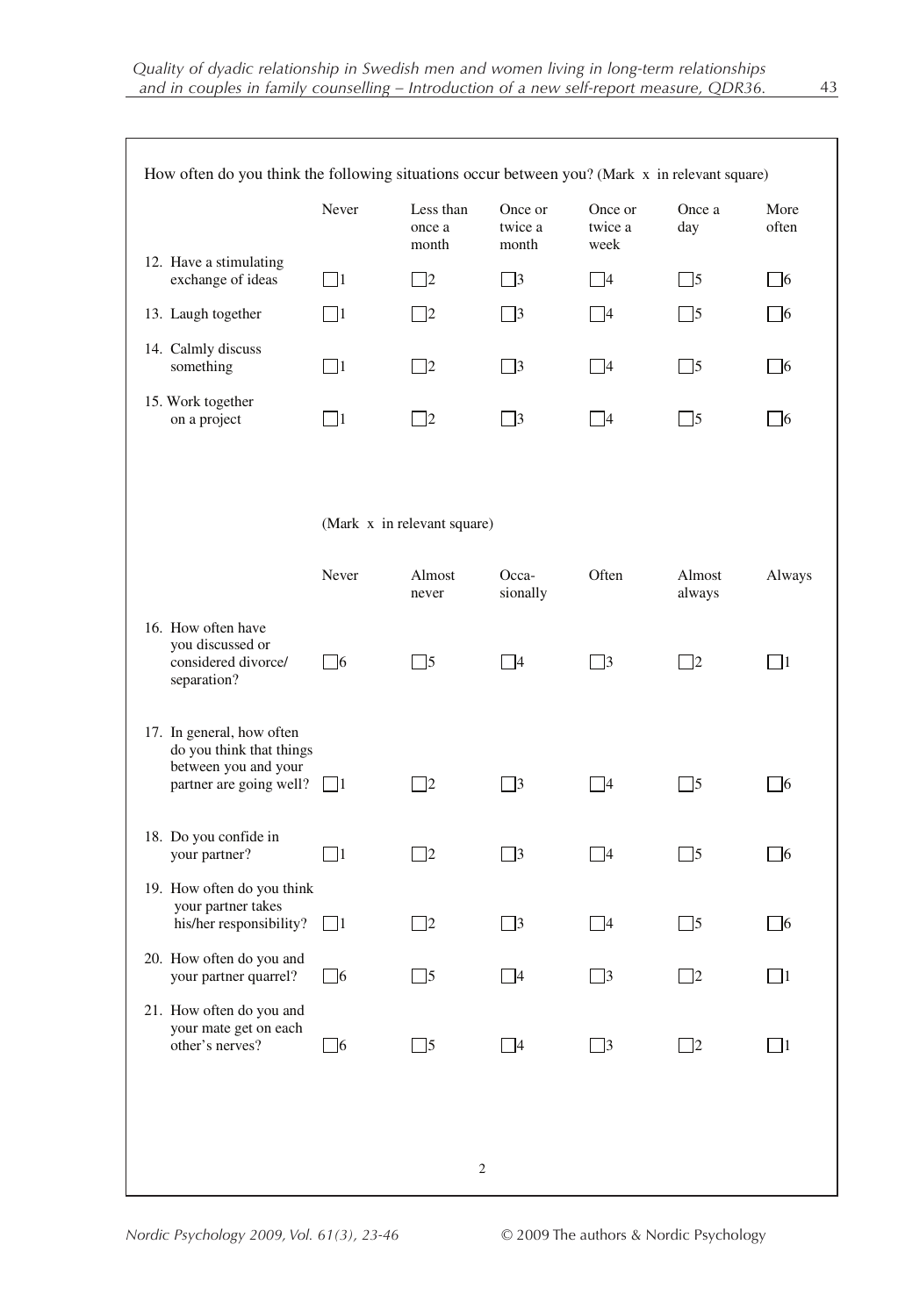|                                                                                                           | (Mark x in relevant square) |                              |                             |                            |                  |               |
|-----------------------------------------------------------------------------------------------------------|-----------------------------|------------------------------|-----------------------------|----------------------------|------------------|---------------|
|                                                                                                           | Never                       | Almost<br>never              | Occa-<br>sionally           | Often                      | Almost<br>always | Always        |
| 22. How often do you listen<br>to the expressed wishes<br>of your partner?                                | $\Box$ 1                    | $\Box$ 2                     | $\Box$ 3                    | $\Box$ 4                   | $\Box$ 5         | $\Box$ 6      |
| 23. How often do you<br>misunderstand each<br>other?                                                      | $\Box$ 6                    | $\Box$ 5                     | $\Box$ 4                    | $\Box$ 3                   | $\Box$ 2         | $\Box$ 1      |
| 24. How often is it a problem<br>in your relationship that<br>you or your partner do not<br>show love and |                             |                              |                             |                            |                  |               |
| appreciation?                                                                                             | $\Box$ 6                    | $\Box$ 5                     | $\Box$ 4                    | $\Box$ 3                   | $\Box$ 2         | $\Box$ 1      |
| 25. How often do you experience that your partner could give you support and comfort if needed?           |                             |                              |                             |                            |                  |               |
|                                                                                                           | $\Box$ 1                    | $\Box$ 2                     | $\Box$ 3                    | $\Box$ 4                   | $\Box$ 5         | $\Box$ 6      |
|                                                                                                           | (Mark x in relevant square) |                              |                             |                            |                  |               |
|                                                                                                           | Never                       | Less than<br>once a<br>month | Once or<br>twice a<br>month | Once or<br>twice a<br>week | Once a<br>day    | More<br>often |
| 26. How often do you hug<br>your partner now?                                                             | $\Box$ 1                    | $\Box$ 2                     | $\Box$ 3                    | $\Box$ 4                   | $\Box$ 5         | $\Box$ 6      |
| 27. How often do you<br>kiss your partner?                                                                | $\Box$ 1                    | $\Box$ 2                     | $\Box$ 3                    | $\Box$ 4                   | $\Box$ 5         | $\Box$ 6      |
| 28. How often do you<br>wish to hug and<br>cuddle your partner?                                           | $\Box$ 1                    | $\Box$ 2                     | $\Box$ 3                    | $\Box$ 4                   | $\Box$ 5         | $\Box$ 6      |
|                                                                                                           |                             |                              |                             |                            |                  |               |
|                                                                                                           |                             |                              |                             |                            |                  |               |
|                                                                                                           |                             | 3                            |                             |                            |                  |               |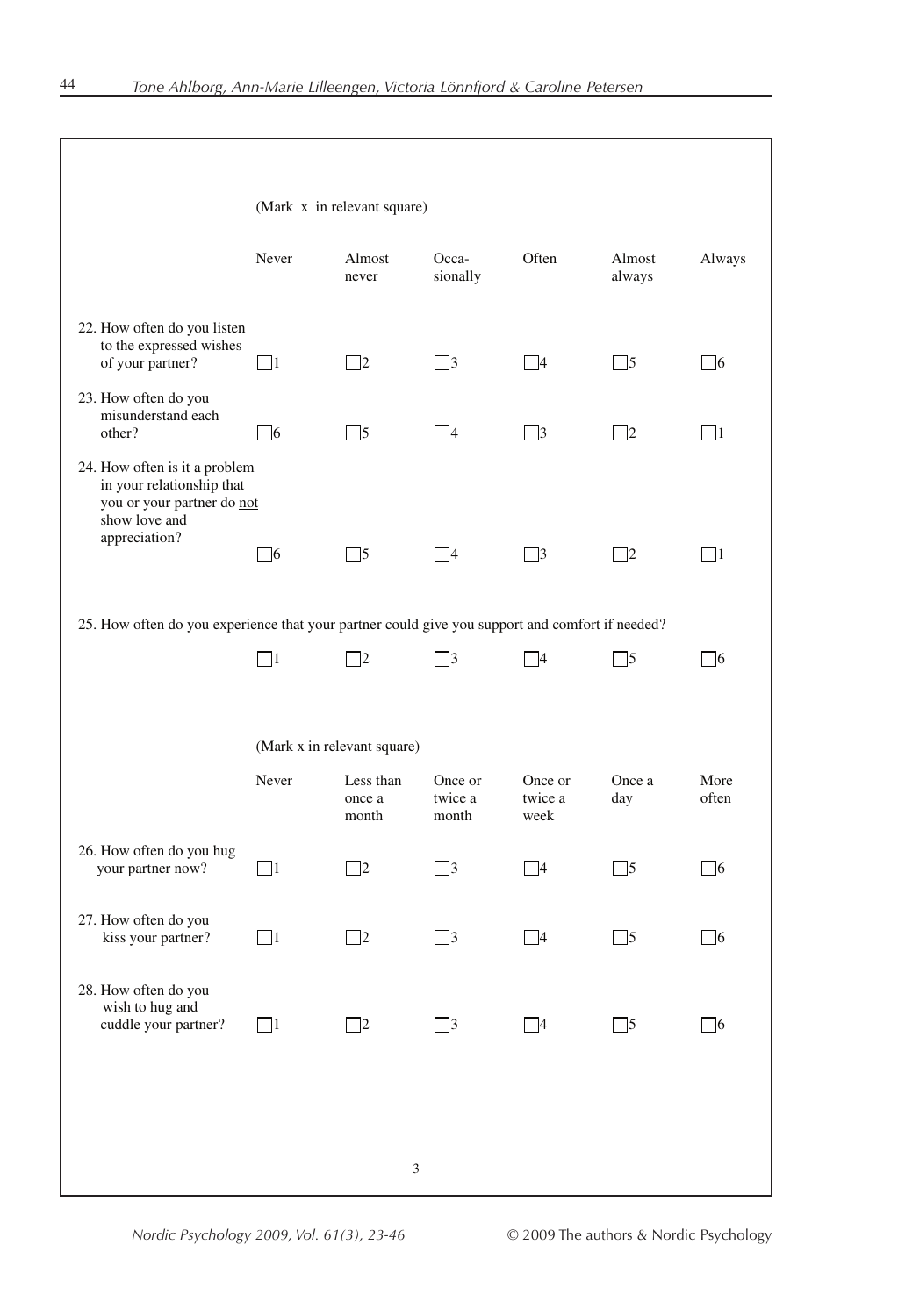|                                                                                              | Never    | Less than<br>once a<br>month | Once or<br>twice a<br>month | Once or<br>twice a<br>week | Once a<br>day    | More<br>often |
|----------------------------------------------------------------------------------------------|----------|------------------------------|-----------------------------|----------------------------|------------------|---------------|
| 29. How often the last<br>4 weeks have you and<br>your partner been<br>hugging and cuddling? | $\Box$   | $\Box$ 2                     | $\Box$ 3                    | $\Box$ 4                   | $\Box$ 5         | $\Box$ 6      |
| 30. How often does this<br>(question 29) approve<br>to your wishes?                          | Never    | Almost<br>never              | Occa-<br>sionally           | Often                      | Almost<br>always | Always        |
|                                                                                              | $\Box$ 1 | $\Box$ 2                     | $\Box$ 3                    | $\Box$ 4                   | $\Box$ 5         | $\Box$ 6      |
|                                                                                              | Never    | Less than<br>once a<br>month | Once or<br>twice a<br>month | Once or<br>twice a<br>week | Once a<br>day    | More<br>often |
| 31. How often do you feel<br>sexual desire?                                                  | $\Box$ 1 | $\Box$ 2                     | $\Box$ 3                    | $\Box$ 4                   | $\Box$ 5         | $\Box$ 6      |
| 32. How often is it a problem<br>that one of you is<br>too tired for sex?                    | $\Box$ 6 | $\Box$ 5                     | $\Box$ 4                    | $\Box$ 3                   | $\Box$ 2         | $\Box$ 1      |
| 33. How often during the<br>last 4 weeks have you<br>had sex?                                | $\Box$ 1 | $\Box$ 2                     | $\Box$ 3                    | $\Box$ 4                   | $\Box$ 5         | $\square$ 6   |
| 34. How often does this<br>(question 33) approve<br>to your wishes?                          | Never    | Almost<br>never              | Occa-<br>sionally           | Often                      | Almost<br>always | Always        |
|                                                                                              | $\Box$ 1 | $\Box$                       | $\Box$ 3                    | $\Box$ 4                   | $\Box$ 5         | $\Box$ 6      |
| 35. How often do you think your partner pays<br>attention your sexual needs?                 |          |                              |                             |                            |                  |               |
|                                                                                              | $\Box$ 1 | $\Box$ 2                     | $\Box$ 3                    | $\Box$ 4                   | $\Box$ 5         | $\Box$ 6      |
|                                                                                              |          |                              |                             |                            |                  |               |
|                                                                                              |          | $\overline{4}$               |                             |                            |                  |               |